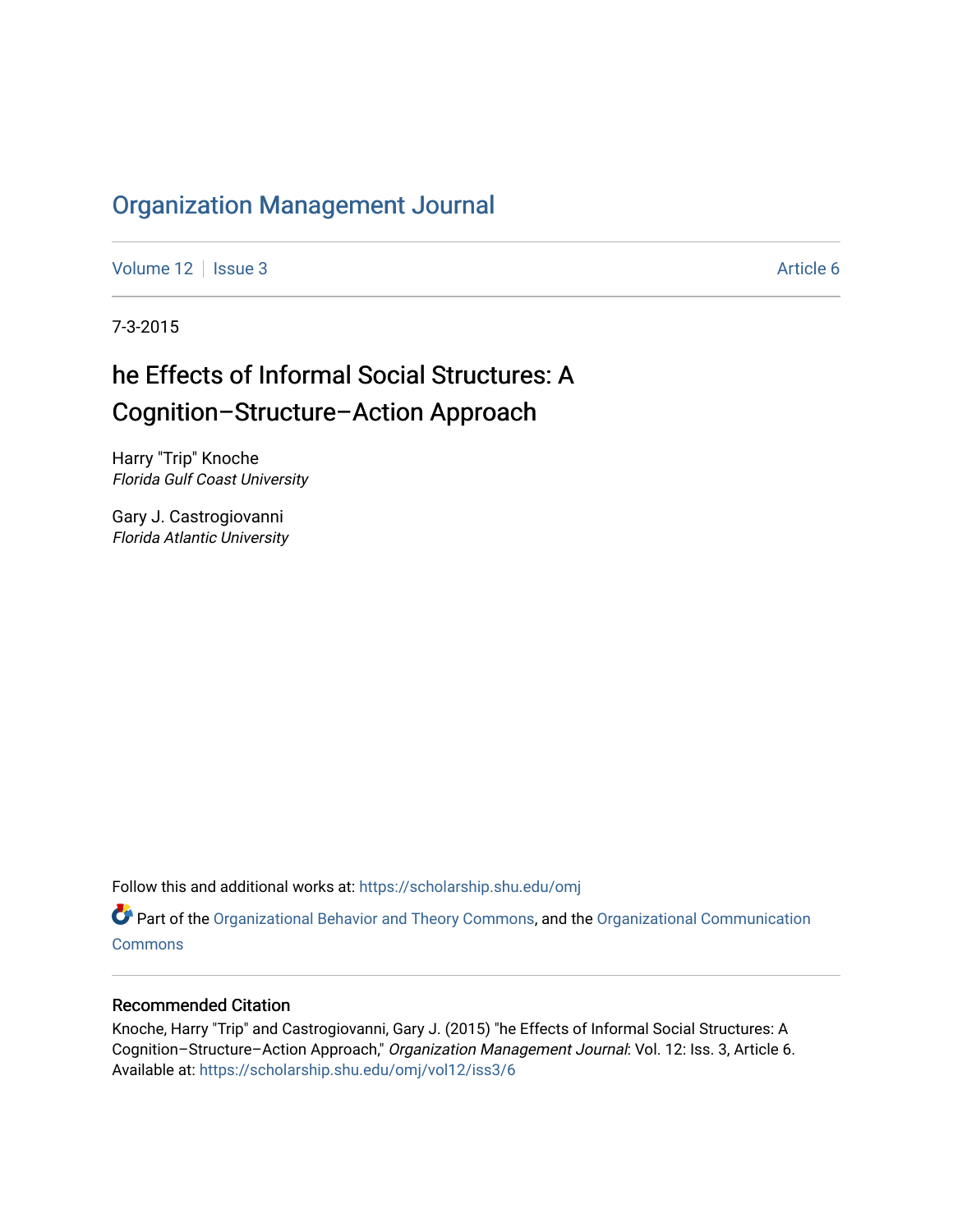

## **The Effects of Informal Social Structures: A Cognition–Structure–Action Approach**

## **Harry "Trip" Knoch[e1](#page-1-0) and Gary J. Castrogiovanni[2](#page-1-0)**

<span id="page-1-0"></span><sup>1</sup>*Lutgert College of Business, Florida Gulf Coast University, Fort Meyers, Florida, USA* <sup>2</sup>*Management Department, Florida Atlantic University, Boca Raton, Florida, USA*

**The purpose of this article is to examine the effects of epistemic motives and social structures on individual actions and the implications for organizational outcomes. It has been suggested that the informal social structures that develop within organizations affect the behavior of individuals, perhaps more so than formal structure. If this is true, when studying organizations it may be important to examine the effects of informal social structures on individual actions and organizational outcomes. Drawing on findings from epistemic motive theory and expanding social capital theory, a cognition–structure–action model is introduced as a way to begin systematically examining the informal structure of relations that form within organizations on individual behavior. A multilevel perspective is used to examine the interrelationships between formal organizational structures and epistemic motivation and the formation of informal social structure. This article contributes to network research by examining potential cognitive antecedents to network structure.** *Organization Management Journal***, 12: 139–152, 2015. doi: 10.1080/15416518.2015.1015113**

**Keywords** cognition; network structure; epistemic motives

Organizations are collectives whose participants are pursuing multiple interests, both disparate and common, but who recognize the value of perpetuating the organization as an important resource. The informal structure of relations that develops among participants is more influential in guiding the behavior of participants than is the formal structure. (Scott, [2002,](#page-14-0) p. 28)

According to Scott [\(2002\)](#page-14-0), if one really wants to know what is going on in an organization, it is important to examine what is happening in the informal structure of social relationships. If the informal structure of relations in an organization is more influential than formal structure, it would seem important to examine the effects these social structures have on behavior. This article contributes by beginning an examination of the question: What are the effects of informal social structure on behavior? This is an important issue since firms rely on formal organizational structures to focus member actions on formulating and implementing strategies. If the informal structure of relations has a greater impact on individual action than formal organizational structure, informal social structures can potentially mitigate or enhance the effectiveness of formal organizational structure. For example, Mouzelis [\(1967\)](#page-14-1) described four different perspectives of informal organization: (a) a deviation from the formal, (b) irrelevant to organizational goals, (c) unanticipated, and (d) what really goes on in an organization (Mouzelis, [1967\)](#page-14-1). Each perspective can have different implications for organizational effectiveness, since how informal organization is viewed can influence how it is perceived to impact positively or negatively organizational goals. In order to gain insight into the effects of informal social structures on individual actions and organizational outcomes, the potential effects of two epistemic motives on the formation of informal social structures and the effects of these social structures on individual actions are examined. Additionally, a multilevel approach is used to examine the relationship between formal organizational structure and epistemic motivation and their further effects on informal social structures.

The suggestion that social structures can affect organizational performance is intuitive (Scott, [2002\)](#page-14-0). However, there is little research examining the way in which cognition and its effects on social structures affect individual actions in identifiable ways. A cognition–structure–action model is introduced that suggests that epistemic motives affect tie strength and the formation of informal social structures. Furthermore, individuals will engage in actions outside of formal structures in ways that are consistent with the strength of the social ties that make up their personal network. In this way, behavior is influenced not only by formal structures, but also by the informal social structures of the organization.

According to Scott, formal organizational structure makes "explicit and visible the structure of relationships among a set of roles and the principles that govern behavior" (Scott, [2002,](#page-14-0) p. 35). Within formal structures, rules governing behavior are precisely and explicitly formulated and roles and relations are prescribed "independently of the personal attributes and relationships of individuals occupying positions in the (formal) structure" (Scott, [2002,](#page-14-0) p. 35). The informal structures of

Address correspondence to Harry "Trip" Knoche, Lutgert College of Business, Florida Gulf Coast University, 10501 FGCU Boulevard South, Fort Meyers, FL 33965, USA. E-mail: [hknoche@fgcu.edu](mailto:hknoche@fgcu.edu)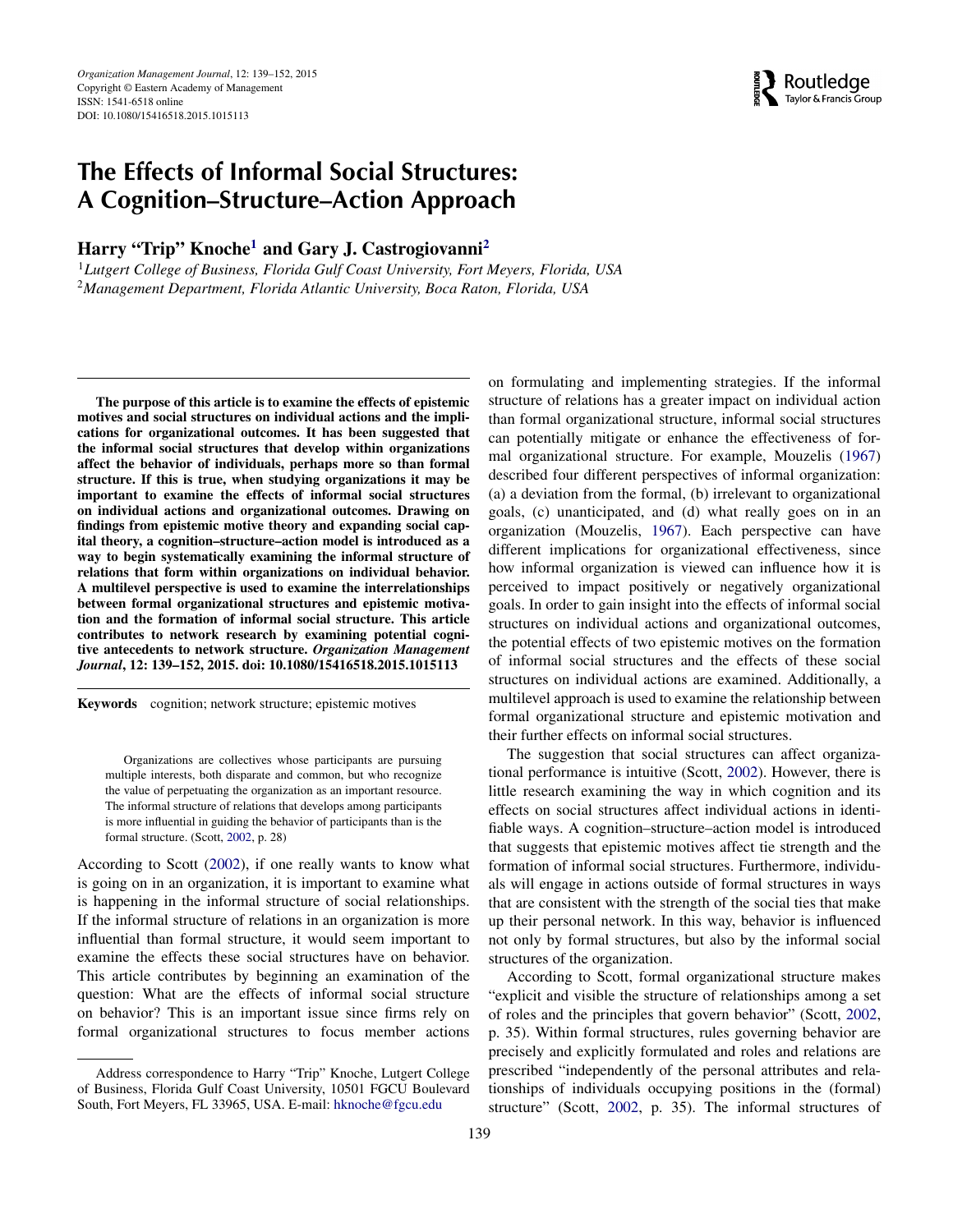relations that develop within an organization (informal social structure) are formed as individuals develop social relationships outside the bailiwick of formal organizational structure. As such, informal social structures are not necessarily subject to the boundaries of the formal organization. These structures form at different levels and include both the social ties of members (Coleman, [1988;](#page-13-0) Granovetter, [1973\)](#page-13-1) and the informal network structure of the organization (Brass, Galaskiewicz, Greve, & Tsai, [2004;](#page-12-0) Davenport & Prusak, [2000;](#page-13-2) Leana & Van Buren, [1999\)](#page-13-3). As members engage in social interactions, they form relationships or social ties. The linkage or relationship that establishes a tie between two individuals is sometimes referred to as a dyad. Each member has a social structure in which they are the focal actor, termed an ego. An ego-centered network consists of the focal actor and the individuals who have ties to the ego (Wasserman & Faust, [1994\)](#page-14-2). Each individual is the focal actor of their ego-centered network. To the extent that different individuals have common social ties, their ego-centered networks overlap. The personal networks of individuals consist of their ego-centered network and the ego-centered networks of those with whom they have developed social ties (Burt, [2005\)](#page-12-1). The web of overlapping, personal networks creates the organization's informal social network structure. The informal social structure of the organization consists of social ties, or dyads, ego-centered networks, personal networks, and an informal network structure.

Within an organization there are not always clear boundaries between formal organizational structure and informal social structures. Formal and informal structures can sometimes overlap, since a person's relationship with another individual can have both formal and informal characteristics. For example, a person can have a clearly defined and specific, formal organizational relationship with a co-worker, and at the same time interact with the co-worker within informal social structures that are outside of formally prescribed organizational structures. Because of this overlap, formal organizational and informal social structures are not fully independent. As a result, there can be a relationship between what happens inside formal organizational structures and informal social structures. Scholars have discussed the relationship between formal organizational and informal social structures in different ways. For example, Tichy [\(1981\)](#page-14-3) examined the relationship from a perspective internal to the organization. He discussed informal social networks as emerging from prescribed formal structures (see also the Burns & Stalker, [\[1994\]](#page-12-2) discussion on organic and mechanistic modes of organizing). Because of the emergent nature of informal structures, changes in formal structures can alter informal social structures (Tichy, [1981\)](#page-14-3). Blau and Scott [\(1962\)](#page-12-3) discussed the relationship between formal organization and informal organizations in the context of environment. They suggested that formal organization represents the more immediate environment and informal organizations develop in response to opportunities and problems posed by the environment (Blau & Scott, [1962\)](#page-12-3). Researchers have also

examined the effects of more focused networks that exist for specific purposes. The effects of these networks can span formal and informal structures, as well as crossing organizational boundaries. For example, although friendship networks rest on social relationships and intimacy, researchers have shown that friendship networks can facilitate the effectiveness of formal organizational structures by supporting the development of new professional practices (Gibbons, [2004\)](#page-13-4). The effectiveness of knowledge networks, which can develop formally or informally, improves when individuals within knowledge networks are embedded across informal social and formal organizations structures (Davenport & Prusak, [2000\)](#page-13-2). Similarly, other network types such as communities of practice, which can contain elements of both formal and informal structures and span across organizations, can improve organizational learning and innovation (Brown & Duguid, [1991\)](#page-12-4). Because of the relationship between informal and formal structures, interactions that occur within either informal social structures for formal organizational structures can have an effect on the other, thereby affecting organizational outcomes.

Scholars have discussed different reasons for the emergence of informal structures, including (a) a reaction to the alienating and demotivating nature of bureaucracy (Gouldner, [1964\)](#page-13-5), and (b) the inability of formal structures to anticipate all contingencies (Tichy, [1981\)](#page-14-3) and (c) to satisfy social and motivational needs (Stacey, [1996\)](#page-14-4). When individuals are able to use their social structures to create advantage, social structure becomes a valuable resource (Burt, [1992;](#page-12-5) Coleman, [1988\)](#page-13-0). Conceptualizing social structure as a valuable resource has given rise to the concept of social capital (Adler & Kwon, [2002;](#page-12-6) Bourdieu, [1986;](#page-12-7) Burt, [1992;](#page-12-5) Coleman, [1988;](#page-13-0) Granovetter, [1973;](#page-13-1) Lin, [2001b;](#page-13-6) Portes, [1998;](#page-14-5) Putnam, [1993\)](#page-14-6). Social capital captures the idea that "social structure is a kind of capital that can create for certain individuals or groups a competitive advantage when pursuing their ends" (Burt, [2000,](#page-12-8) p. 347). Because of the value inherent to social capital, individuals may often interact with greater purpose within their personal networks than within the formal structure of the organization. The informal social structures within organizations are important to individuals because they can provide resource access (Bourdieu, [1986\)](#page-12-7), emotional support (Lin, [1999\)](#page-13-7), and psychological fulfillment (Adler & Kwon, [2002\)](#page-12-6) in ways that formal organization structures do not. However, there is a cost. As the number of social ties and variability in the strength of those ties increase, social structures can become increasingly complex. Understanding a complex social environment can require significant cognitive effort (Kruglanski & Webster, [1996\)](#page-13-8). Epistemic motivation is the willingness of individuals to undertake effortful cognitive processing of social information (Bodenhausen, Macrae, & Hugenberg, [2003\)](#page-12-9). Because of the cognitive effort required to manage complex social structures, examining the effects of epistemic motives might provide insight into the formation of personal networks. Little research has focused on the effects of epistemic motivation on the formation of social structures.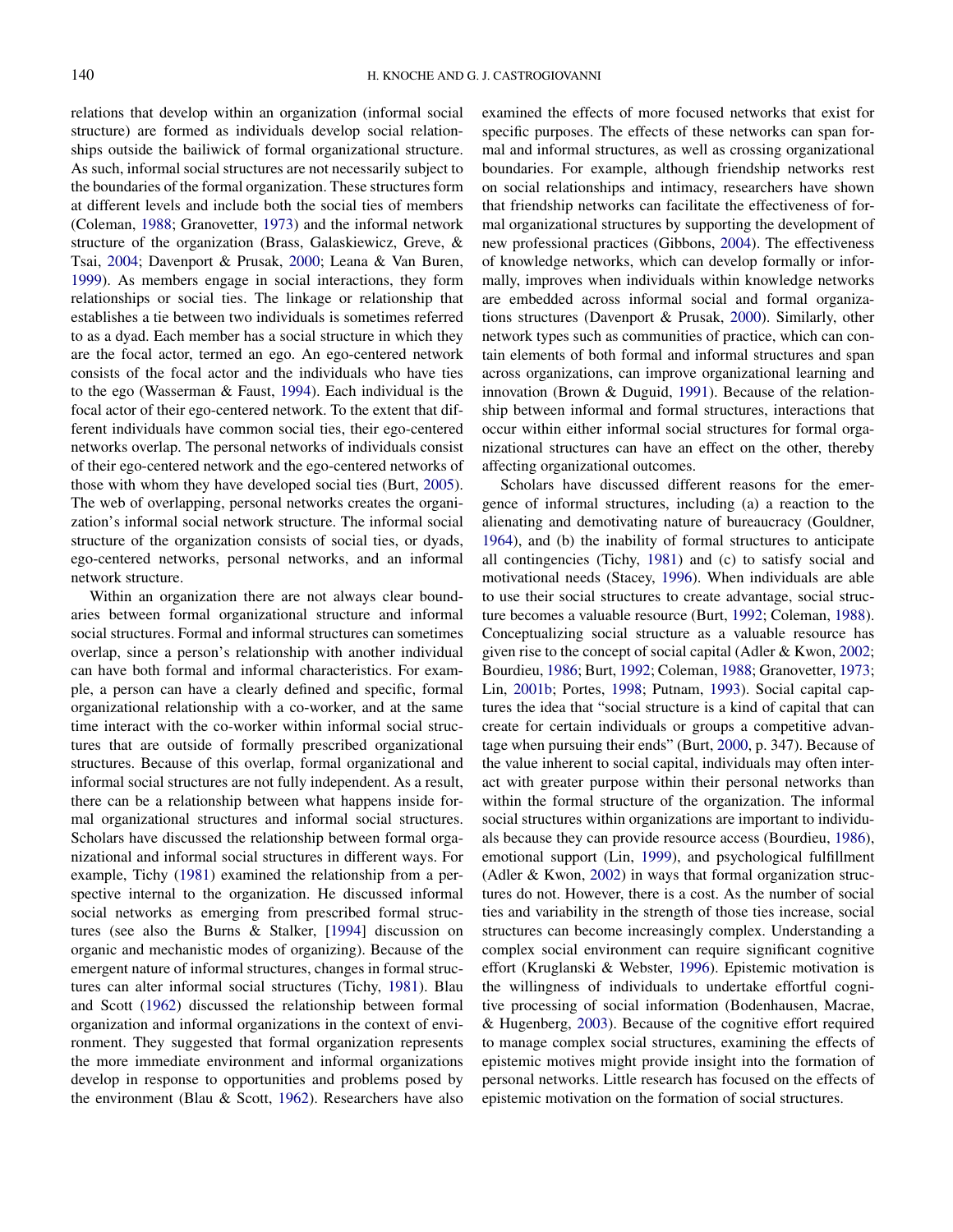Even though informal social structures can be important to individual success, formal organizational structures also provide benefits to individuals as well as organizations. For individuals, success as prescribed by formal structures provides benefits in the form of wages, benefit packages, security, achievement, fulfillment, and so on. For organizations, formal structures prescribe the roles individuals fulfill and the behaviors necessary for the firm to successfully implement its strategies and achieve its goals. As such, informal social and formal organizational structures are both important contextual components that can affect individual and organizational outcomes. One way to discuss the effects of formal structures is through the concepts of exploitation and exploration. Exploitation involves activities focused on efficiency and execution (March, [1991\)](#page-13-9), which typically require refining knowledge acquired in the past (Gupta, Smith, & Shalley, [2006\)](#page-13-10). Exploration, on the other hand, involves activities focused on discovery and experimentation (March, [1991\)](#page-13-9), which typically require the pursuit and acquisition of new knowledge (Gupta et al., [2006\)](#page-13-10). Therefore, exploration capabilities require formal structures and processes quite distinct from exploitation capabilities (Benner & Tushman, [2002;](#page-12-10) Katila & Ahuja, [2002;](#page-13-11) McGrath, [2001\)](#page-13-12). As a result, depending on the desired organizational outcomes, different formal structures will be required. Because of cognitive differences, individuals may be more comfortable working in certain types of formal structures over others. Therefore, they may perceive some forms of formal structures to be more beneficial than others (Bodenhausen et al., [2003\)](#page-12-9). One reason that informal social structures may have more influence on the actions of individuals than formal structures is that personal networks can provide benefits not provided by formal structures (Burt, [2005;](#page-12-1) Lin, [2001b\)](#page-13-6). As individuals rely on informal structures to satisfy certain needs, and organizations use formal structures to achieve certain outcomes, individual benefits and organizational outcomes might be maximized by managing the interplay between formal and informal structures.

This article contributes by addressing the call for a greater understanding of the role social structures play in organization (Burt, [2005;](#page-12-1) Salancik, [1995\)](#page-14-7). First, by examining the potential effect of epistemic motivation on personal network structure, insight might be gained into the formation of the informal social structures that develop within organizations. While researchers have discussed macro-level cognitive influences on network structure (Pachucki & Breiger, [2010;](#page-14-8) Vaisey & Lizardo, [2010\)](#page-14-9), this article examines the effects of microlevel cognitive factors. By focusing on individual, micro-level factors that affect social structures, important insights might be gained into personal and organizational network antecedents. This is important since in network theory there has been a "relative dearth of work on network antecedents" (Borgatti & Foster, [2003,](#page-12-11) p. 999). Furthermore, a multilevel approach is taken to examine the effects of informal social structures on individual and organizational outcomes. At the individual level, this article introduces a social cognitive perspective to the creation and effects of informal social structures. This is important since personal network structures can affect individual actions in ways consequential to organizational outcomes. At the individual and organizational level, a model is introduced that accounts for the impact that informal social and formal organizational structures have on organizational context and outcomes. This article contributes by suggesting that organizations engaged in exploration and exploitation can benefit when formal organizational structures fit with the informal structures within the organization. In such instances, we suggest that a symbiotic relationship can exist whereby the individual benefits when the formal structures support the epistemic needs of the individual and informal social structures increase the effectiveness of organizations engaged in exploitation or exploration. This is important because it has been suggested that "studies that examine exploration and exploitation at a micro level" and "studies spanning multiple levels of analysis" would make important contributions (Gupta et al., [2006,](#page-13-10) p. 703). In these ways, this article attempts to answer the call that the individual be brought back into organizational and network research (Krackhardt, [1987;](#page-13-13) Parkhe, Wasserman, & Ralston, [2006\)](#page-14-10).

There has developed a recognition that structure alone is not enough to explain the effects of social capital (Burt, [2005;](#page-12-1) Lin, [2001b;](#page-13-6) Salancik, [1995\)](#page-14-7). Succinctly put, "networks do not act, they are contexts for action" (Burt, [2005,](#page-12-1) p. 60). The focus on the effects of network topologies has crowded out discussions about the "internal springs of action that give the actor a purpose or direction" (Coleman, [1988,](#page-13-0) p. S96). In the following section, a cognition–structure–action (CSA) model is introduced, which examines the effects of epistemic motivation on informal social structures and the subsequent effects of social structure on actions.

#### **COGNITION–STRUCTURE–ACTION MODEL**

The CSA model is presented in [Figure 1.](#page-3-0) Epistemic motivation is a fundamental motivation that underlies all social cognition (Bodenhausen et al., [2003\)](#page-12-9). It reflects an individual's need to engage in cognitive effort. Research has shown that there are identifiable and measurable differences in the strength of epistemic motivation among individuals (Bodenhausen et al., [2003;](#page-12-9) Cacioppo, Petty, Feinstein, & Jarvis, [1996;](#page-12-12) Kruglanski & Webster, [1996\)](#page-13-8). The effects of two epistemic motives are

<span id="page-3-0"></span>

FIG. 1. Cognition–structure–action model.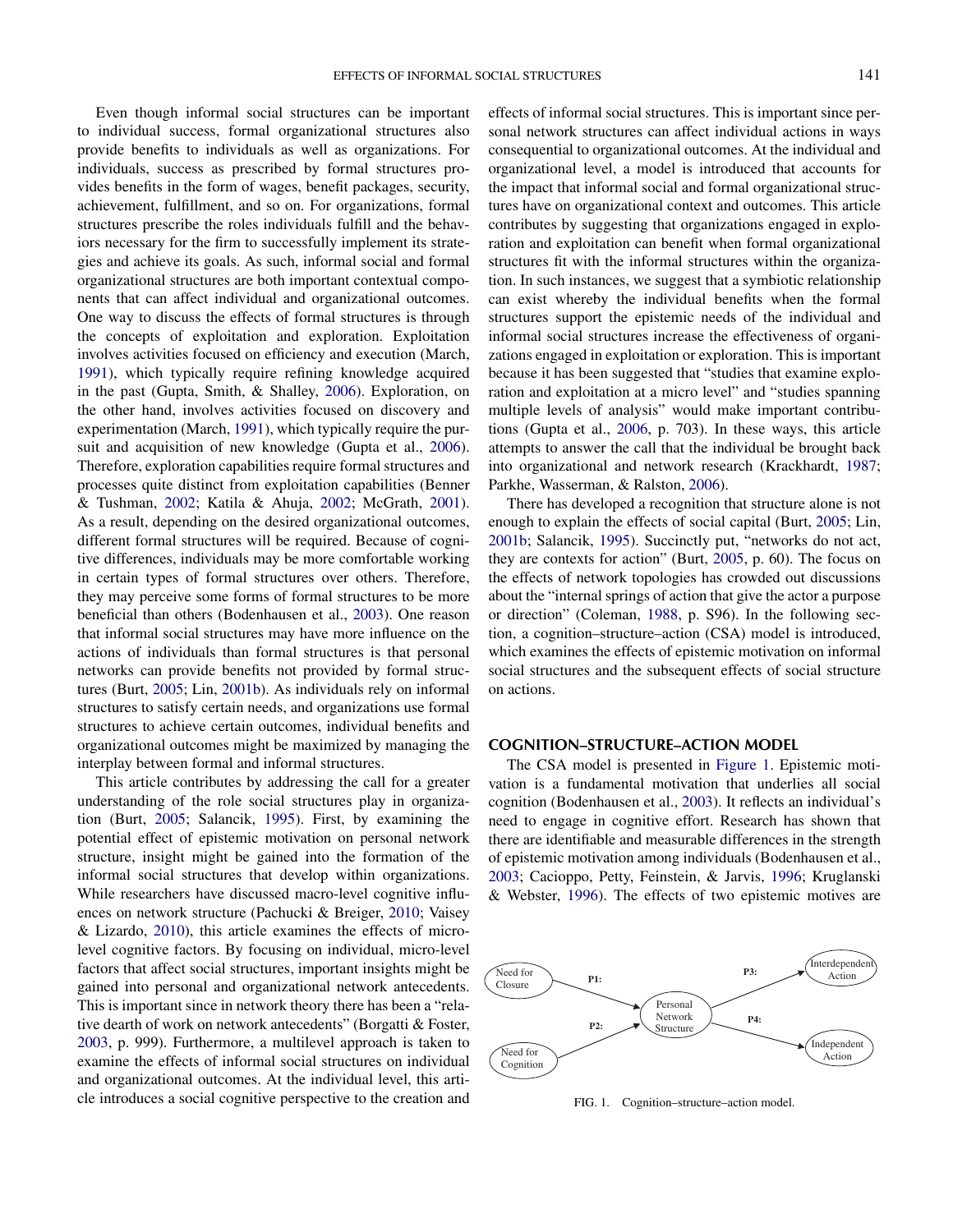examined: the need for closure and the need for cognition. Individuals with a strong need for closure desire to "seize" on closure and "freeze" on stability (Kruglanski & Webster, [1996\)](#page-13-8). On the other hand, individuals with a strong need for cognition have desire to get new information and engage in complex and elaborate analysis of that information (Cacioppo et al., [1996\)](#page-12-12).

The central construct in the CSA model is personal network structure. A distinguishing feature of social structures is tie strength (Coleman, [1988;](#page-13-0) Granovetter, [1973\)](#page-13-1), which is determined by series of social interactions. The ways in which individuals interact are affected by their motivations and social cognition (Markus & Zajonc, [1985\)](#page-13-14). Each personal network reflects the self-construal (Markus & Kitayama, [1991\)](#page-13-15), values (Locke, [1976;](#page-13-16) Rokeach, [1972\)](#page-14-11), and motivations (Adler & Kwon, [2002;](#page-12-6) Portes, [1998\)](#page-14-5) of that person. Individuals connected by strong ties have invested time and emotion in specific relationships (Granovetter, [1973\)](#page-13-1). The advantages of strong ties are created by the bonds formed by strong ties in a closed network (these closed*/*bonding type social structures are referred to as having "strong ties") (Burt, [2005\)](#page-12-1). Individuals connected by weak ties have not made the same type of social investment. The strength of weak ties (Granovetter, [1973\)](#page-13-1) comes from the advantages that are created by bridges that form between otherwise unconnected individuals and groups (referred to as "weak ties") (Burt, [2005\)](#page-12-1). In order not to upend their social relationships or potentially mitigate the value of their social capital, individuals engage in actions consistent with the structural benefits inherent to their personal network (Gargiulo & Benassi, [2000;](#page-13-17) Nebus, [2006\)](#page-14-12).

### **EPISTEMIC MOTIVES: EFFECTS ON SOCIAL STRUCTURE**

To help comprehend the social impact of their actions, individuals create mental models of their social structures, which include cognitive representations of social ties, personal networks, and the larger network structures in which they are embedded. Cognitive structures are organized mental representations of prior related experiences and applicable knowledge (Bodenhausen et al., [2003\)](#page-12-9). They enable individuals to handle vast amounts of social information (Smith, [1998\)](#page-14-13), which "helps the perceiver achieve some coherence in the environment" (Markus & Zajonc, [1985,](#page-13-14) p. 143). One popular conceptualization is schemas (Smith, [1998\)](#page-14-13), which are organizations of conceptually related representations of objects, situations, events, and of sequences of events and actions that are derived from past experiences (Markus & Zajonc, [1985\)](#page-13-14). Schematic models assume information is stored as abstract categories.

Another conceptualization of mental representations is exemplars (Smith, [1998\)](#page-14-13). According to exemplar models, individuals store information about specific individuals, objects, and experiences (Smith & Zárate, [1992\)](#page-14-14). When forming mental representations, cognitive processes summarize related exemplars into exemplar-based abstracts for efficient future retrieval and processing of social information (Hamilton & Mackie, [1990\)](#page-13-18). Mental representations of social structure differ across individuals. Social psychological factors such as personality and network location factors such as hierarchical position and location affect mental representations of social structure (Casciaro, [1998;](#page-13-19) Kenny, [1994\)](#page-13-20). These mental representations of social structures act as cognitive maps of social relationships (Krackhardt, [1987\)](#page-13-13). Researchers have found that individuals use cognitive maps to guide and direct social interactions (Krackhardt & Kilduff, [1999;](#page-13-21) Kumbasar, Rommey, & Batchelder, [1994\)](#page-13-22). Making sense of social interactions can take a significant amount of cognitive effort to destruct and construct exemplar-based mental representations. Epistemic motivation describes the amount of cognitive effort individuals are willing to undertake to cognitively structure relevant social situations in meaningful, integrated ways in order to understand their social world (Bodenhausen et al., [2003\)](#page-12-9). Understanding the myriad of social interactions that take place in a complex social environment can take significant cognitive effort (Cacioppo & Petty, [1982\)](#page-12-13). The following subsections discuss the effects of epistemic motivation on social structure.

## **Need for Closure and Personal Networks With Strong Ties**

"The need for cognitive closure refers to the individuals' desire for a firm answer to a question and an aversion toward ambiguity *...* it may prompt activities aimed at the attainment of closure, and bias the individual's choices and preferences toward closure bound pursuits" (Kruglanski & Webster, [1996,](#page-13-8) p. 264). There are stable, individual differences in the tendency to engage in cognitive closure. The need for closure varies along a continuum with a high need for closure on one end and a high need to avoid closure at the other end (Kruglanski & Webster, [1996\)](#page-13-8). Individuals with a strong need for closure try to avoid any information that increases ambiguity and uncertainty (Bodenhausen et al., [2003\)](#page-12-9). Individuals with a high need for closure have a tendency to make judgments quickly (Mayseless & Kruglanski, [1987\)](#page-13-23), have a high degree of confidence in quickly made judgments (Kruglanski & Webster, [1991;](#page-13-24) Kruglanski, Webster, & Klem, [1993\)](#page-13-25), are susceptible to biased judgments and give primacy to information presented early (Freund, Kruglanski, & Shpitzajzen, [1985\)](#page-13-26), are susceptible to anchoring effects (Kruglanski & Freund, [1983\)](#page-13-27) and correspondence bias (Webster, [1993;](#page-14-15) Webster & Kruglanski, [1994\)](#page-14-16), and tend to rely on stereotypic judgments (Kruglanski & Freund, [1983\)](#page-13-27). In addition, it has been found that individuals who exhibit a high need for closure have a tendency to seek less information and generate fewer hypotheses (Mayseless & Kruglanski, [1987\)](#page-13-23), require fewer details, and rely on prototypical information when making decisions (Trope & Bassok, [1983\)](#page-14-17).

The need for closure can have implications for formation of informal social structures. First, individuals with a high need for closure desire a quick resolution to issues. The "urgency tendency" is an inclination to seize on closure quickly and eliminate ambiguity (Kruglanski & Webster, [1996\)](#page-13-8). Individuals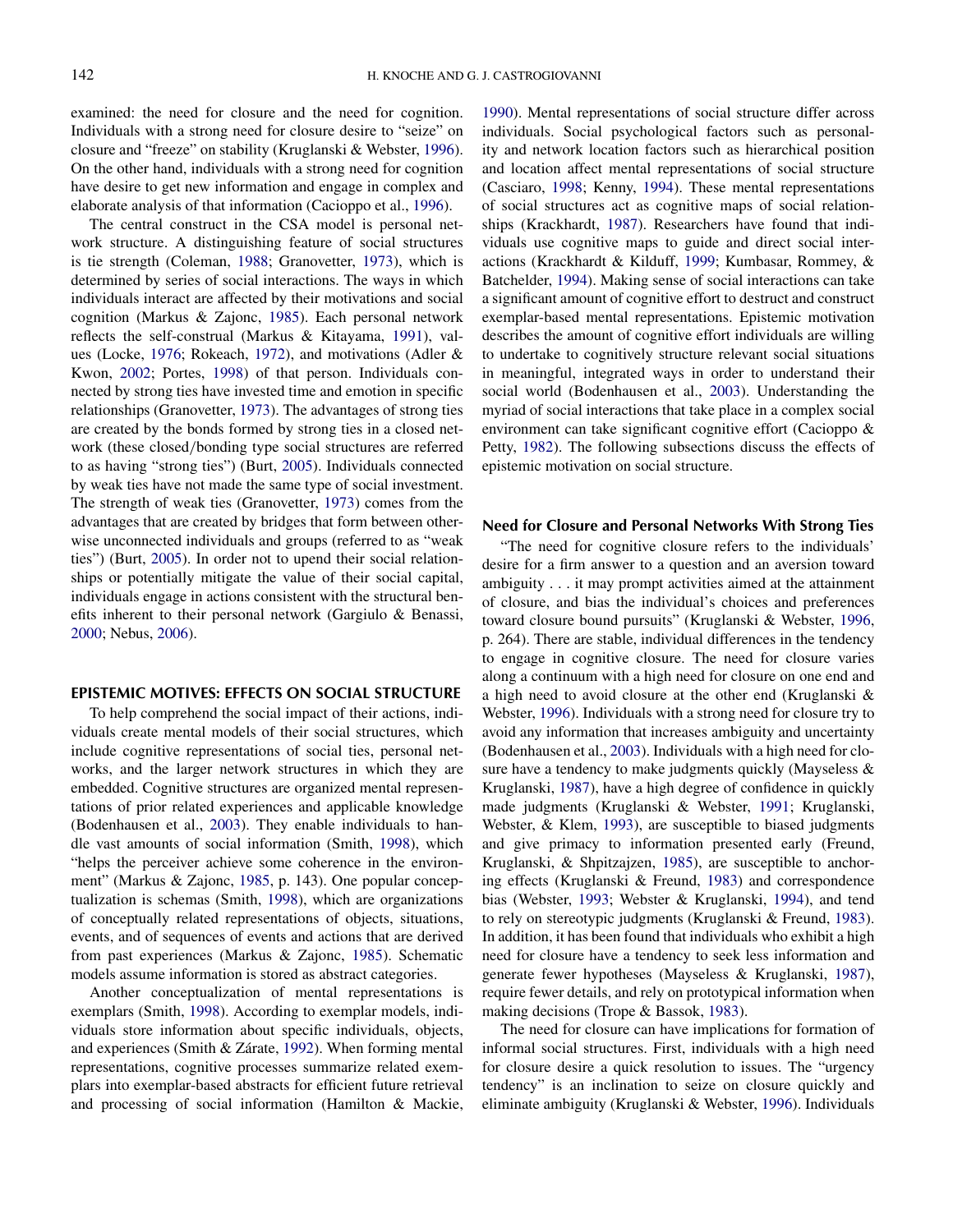with need for closure tend to seek immediate and permanent answers (Shah, Kruglanski, & Thompson, [1998\)](#page-14-18). As a result, they may ignore information that threatens quick closure of an issue. "Individuals may generate fewer hypotheses or suppress attention to information inconsistent with their hypotheses" (Kruglanski & Webster, [1996,](#page-13-8) p. 264). Individuals with a strong need for closure will not tend to go outside existing social structure, since going outside of existing social structure increases the opportunity for encountering new information which might threaten closure. As a result, individuals with a need for closure share information and interact primarily within their social structures. Sharing the same knowledge and information among the same individuals can result in homogeneity in action and thought. Homogeneity increases feelings of trust and familiarity. This causes individuals with a heightened need for closure to value those in their social structure and identify with them (Shah et al., [1998\)](#page-14-18). Feelings of trust lead to more intimate and intense relationships among those in the social structure, which can lead to the formation of strong social ties (Coleman, [1988;](#page-13-0) Granovetter, [1973\)](#page-13-1).

The second implication that the need for closure has on social structure is related to findings that suggest individuals with a high closure motive have a need for permanency and stability (Kruglanski & Webster, [1996\)](#page-13-8). The "permanence tendency" reflects an inclination to "freeze" on existing social structures in order to maintain stability. Individuals wishing to maintain stability in their social structure do not have a tendency to create relationships outside of their social structures. New relationships may be perceived as risking stability in their social structure. Limiting social interactions to those within their existing social structure increases the frequency of contacts with those in their social structure. Frequent contacts with the same individuals lead to the formation of closed social structures and strong social ties (Lin, [2001b\)](#page-13-6).

The tendency toward urgently seizing on closure and freezing on stability affects the social structure of individuals (Kruglanski & Webster, [1991\)](#page-13-24). In order to satisfy their need for closure, individuals who have a strong need for closure would desire to keep their social structure stable, intact, and free of change. As such, they would be inclined to develop strong ties and closed personal networks in order to maintain stability in their social structure.

Proposition 1: The need for closure is positively related to personal networks with closed structures and strong ties.

## **Need for Cognition and Personal Networks With Structural Holes**

Individuals with a high need for cognition "naturally tend to seek, acquire, think about, and reflect back on information to make sense of stimuli relationships, and events in their world" (Cacioppo et al., [1996,](#page-12-12) p. 198). For example, when individuals are presented with new information that might lead to uncertainty and ambiguity, they can be faced with their own cognitive limitations (Kahneman & Tversky, [1979\)](#page-13-28). In these situations, individuals with a high need for cognition are more likely to engage in more sustained, effortful, and detail-oriented analysis in order to reduce ambiguity simply because they enjoy the thinking process (Bodenhausen et al., [2003\)](#page-12-9). There is a stable individual difference in individual tendencies to engage in effortful cognitive endeavors. Similar to the need for closure, the need for cognition varies along a continuum (Cacioppo et al., [1996\)](#page-12-12). Individuals who engage in effortful cognitive pursuits are referred to as "chronic cognizers"; those who do not enjoy cognitive endeavors are characterized as "cognitive misers" (Cacioppo & Petty, [1982\)](#page-12-13).

Chronic cognizers have an orientation toward more effortful and detailed analysis of social information (Cacioppo et al., [1996\)](#page-12-12), have a tendency to devote a high level of attention to ongoing cognitive tasks (Osberg, [1987\)](#page-14-19), have a tendency to generate complex attributions (Petty & Jarvis, [1996\)](#page-14-20), have a desire for new experiences that stimulate thinking (Venkatraman, Marlino, Kardes, & Sklar, [1990\)](#page-14-21), have a tendency to seek out and elaborate self-relevant information under problem-solving conditions (Berzonsky & Sullivan, [1992\)](#page-12-14), have high levels of openness and receptivity to new ideas and taking action (Berzonsky & Sullivan, [1992\)](#page-12-14), and have a desire to obtain information regarding many facets of the marketplace (Inman, McAlister, & Hoyer, [1990\)](#page-13-29). Individuals with a high need for cognition enjoy effortful cognitive endeavors (Cacioppo & Petty, [1982\)](#page-12-13).

Chronic cognizers desire a more "elaborate analysis of social information, in part because they simply enjoy figuring things out" (Bodenhausen et al., [2003,](#page-12-9) p. 273). This may have implications for social structure. "Individuals high in need for cognition are characterized by active exploring minds and, through their senses and intellect, reach and draw out information from their environment" (Cacioppo et al., [1996,](#page-12-12) p. 199). Because these individuals enjoy effortful cognitive endeavors, they enjoy thinking about ways in which information can be applied in new and novel ways in different contexts, which is different from enjoying thinking about information in a specific area or field (Cacioppo & Petty, [1982\)](#page-12-13). Chronic cognizers enjoy expanding their knowledge outside their existing knowledge domains. This often times requires gathering new information from new sources. Since information inside closed social structures tends to be homogeneous (Granovetter, [1973\)](#page-13-1), chronic cognizers are motivated to go outside existing social relationships to obtain new information. In order to get new information, chronic cognizers are more likely to develop relations with a number of unconnected individuals.

Individuals high in the need for cognition tend to seek out information in more diversified social networks, which can mean that they are more likely to be embedded in social net-works with weak ties (Curșeu, [2011\)](#page-13-30). The desire to draw more information out of the environment motivates chronic cognizers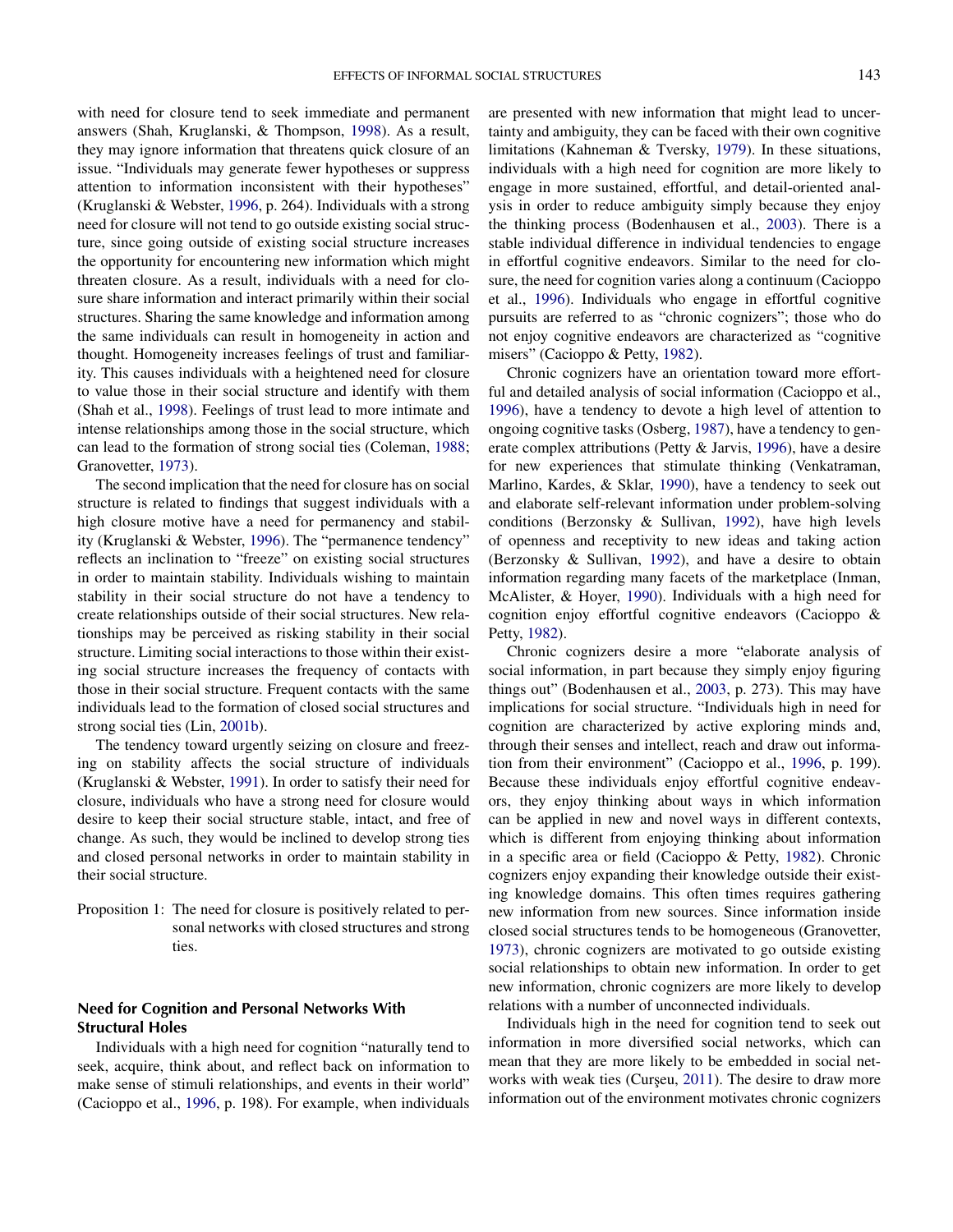to form personal networks with structural holes and weak ties in order to get access to new information so that they can have new things to "think about." Furthermore, because information within closed social structures tends to be homogeneous, individuals with a need for cognition will develop new relationships and form personal networks with structural holes in order to gain access to new information and ideas.

Proposition 2: The need for cognition is positively related to personal networks with structural holes and weak ties.

According to social capital and network theory, social structure provides the context that enables individuals to use their social relationships for advantage (Bourdieu, [1986;](#page-12-7) Burt, [2005;](#page-12-1) Coleman, [1988;](#page-13-0) Granovetter, [1973\)](#page-13-1). Personal network structure and tie strength provides the social context in which actions take place (Burt, [2005;](#page-12-1) Lin, [2001b\)](#page-13-6). Thus, while epistemic motivation provides the "internal springs" (Coleman, [1988\)](#page-13-0), personal networks provide the social "context for actions" (Burt, [2005\)](#page-12-1).

## **TIE STRENGTHS: EFFECTS ON INDIVIDUAL ACTIONS**

The stronger the need for closure, the greater is the need for the stability that comes from closed networks and strong ties. According to Lin [\(1999,](#page-13-7) [2001b\)](#page-13-6), individuals with closed personal networks and strong ties have a desire to maintain ongoing personal relationships. In order to protect relationships, these individuals work with those in their social structure to conserve and protect existing resources so that resources will be available to others when needed. In these cases, social structures function as a mechanism by which individuals can consolidate resources in order to defend against resource and relationship loss. On the other hand, the stronger the need for cognition, the greater is the desire for new experiences and new information. Since information exchanged inside closed social structures with strong ties tends to be homogeneous (Granovetter, [1973\)](#page-13-1), these individuals need to operate outside closed social structures. Personal networks are a way to gain access to new information, which can be appropriated into gain (Bourdieu, [1986;](#page-12-7) Burt, [1992;](#page-12-5) Granovetter, [1973\)](#page-13-1). According to Lin [\(1999,](#page-13-7) [2001b\)](#page-13-6), these individuals use social structures as instruments to achieve the wealth, power, and prestige that can come from the acquisition of additional resources.

## **Personal Network Effects on Interdependent Action**

Because of the closeness of their relationships, individuals with personal networks consisting primarily of strong ties will want to maintain those ties. In order to maintain social ties and existing relationships, these individuals will use their social structures to conserve and share existing resources (Lin, [1999,](#page-13-7) [2001b\)](#page-13-6). In closed personal networks with strong ties, others share these same feelings because of their interconnectedness. This interdependence creates normative obligations to

act in ways that show respect and provide benefits to others individually and collectively (Ostrom, [1994;](#page-14-22) Portes, [1998;](#page-14-5) Putnam, [1993\)](#page-14-6). The actions of these individuals are "to a large extent organized by what the actor perceives to be the thoughts, feelings, and actions of others in the relationship" (Markus & Kitayama, [1991,](#page-13-15) p. 227). Because of this attachment, individuals engage in interdependent actions aimed at maintaining social ties and preserving the stability of their social structure so as to protect resources embedded in their social structure.

Because individuals who engage in interdependent actions (referred to as interdependent individuals) focus on the concerns and needs of others, they will provide help to others within their social structure without any specific expectation. That is, interdependent individuals have a more generalized expectation of reciprocity (Portes, [1998;](#page-14-5) Portes & Sensenbrenner, [1993\)](#page-14-23). Generalized reciprocity has been described as "I'll do this for you now, knowing that somewhere down the road you'll do something for me" (Putnam, [1993,](#page-14-6) p. 183). It "transforms individuals from self-seeking and egocentric agents with little sense of obligation to others into individuals of community with shared interests, a common identity, and a commitment to common good" (Adler & Kwon, [2002,](#page-12-6) p. 25). Interdependent individuals are more willing to provide resources to those in their social structure without any specific expectation of return (Adler & Kwon, [2002\)](#page-12-6). A generalized reciprocity binds individuals together (Adler & Kwon, [2002;](#page-12-6) Putnam, [1993;](#page-14-6) Woolcock, [1998\)](#page-14-24), allowing individuals to act interdependently, forming trusting relationships (Fukuyama, [1997\)](#page-13-31) and cooperation for mutual benefit (Putnam, [1995\)](#page-14-25).

While the need for cloisure provides the "internal springs" (Coleman, [1988\)](#page-13-0), strong ties provide the social context necessary for interdependent actions to succeed in protecting relationships (Burt, [2005\)](#page-12-1). Social capital research has suggested that social structures with strong ties (Coleman, [1988\)](#page-13-0) create certain advantages that make it easier for those within the social structure to protect and maintain existing relationships (Lin, [1999\)](#page-13-7). Closed networks with strong ties create trust and encourage interdependent actions by providing a social context in which the returns to interdependent actions are maximized (Burt, [2005;](#page-12-1) Lin, [2001b\)](#page-13-6). Burt [\(2005\)](#page-12-1) referred to strong ties as a strong relationship in a closed network forming a bond between people connected. The advantages created by strong social ties comes from the bonds formed in closed networks (Adler & Kwon, [2002\)](#page-12-6). Bonds are valuable for eliminating variation, protecting resources, and protecting individuals connected within the social structure individually and collectively (Adler & Kwon, [2002;](#page-12-6) Burt, [2005;](#page-12-1) Gittell & Vidal, [1998;](#page-13-32) Putnam, [1995\)](#page-14-25). For example, researchers have found that strong ties are useful in resolving collective action problems (Brehm & Rahn, [1997\)](#page-12-15), improving the ability of people to work together through cooperation (Fukuyama, [1995\)](#page-13-33) and coordination (Putnam, [1995\)](#page-14-25), establishing values and norms shared among individuals in the structure (Fukuyama, [1997;](#page-13-31) Nahapiet & Ghoshal, [1998\)](#page-14-26), and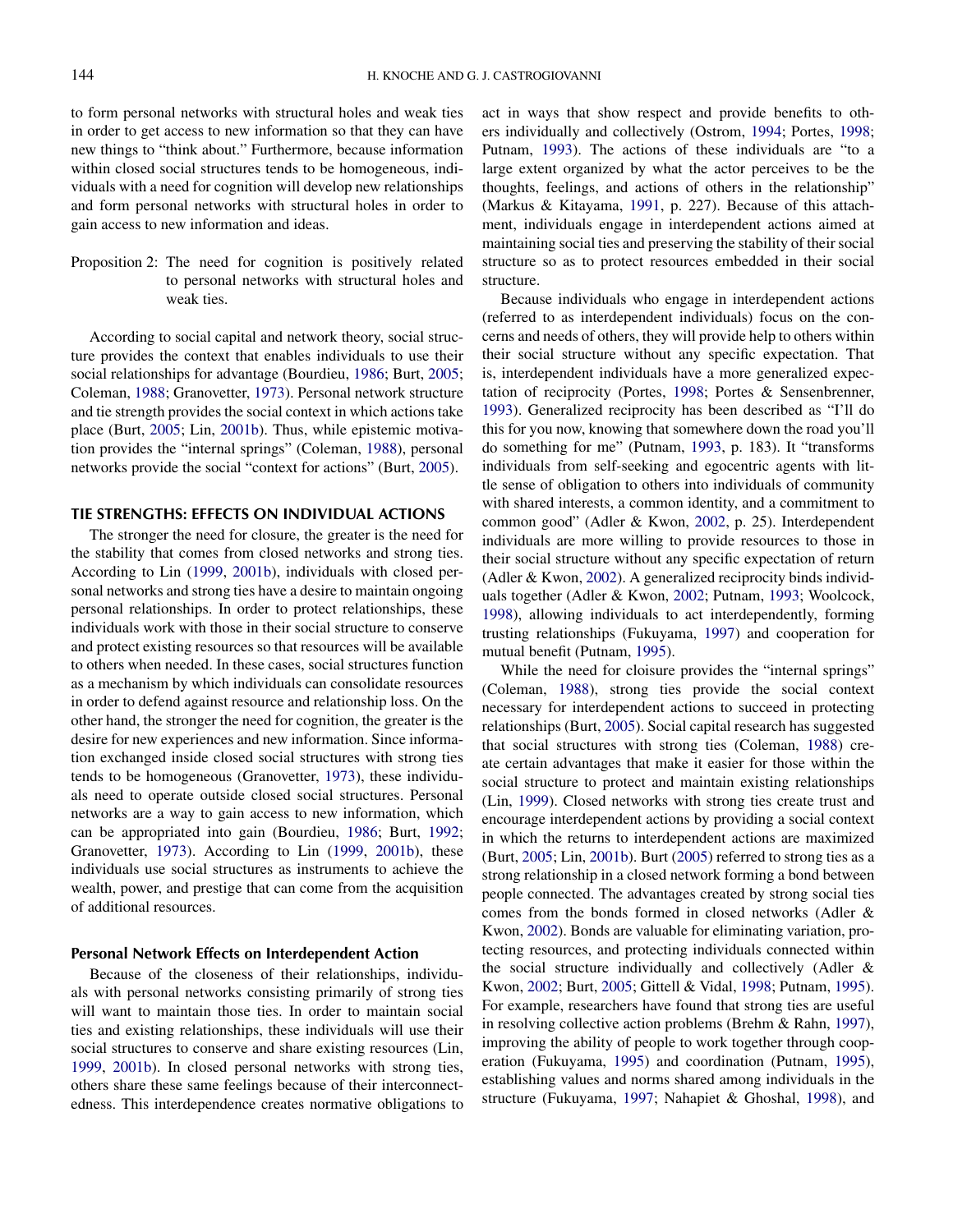promoting the development of the social structure as a whole (Thomas, [1996\)](#page-14-27).

Interdependent individuals have a cognitive need to form strong ties in order to maintain stability in their social structure. At the same time, personal networks with strong ties provide the context necessary for maximizing the effectiveness of interdependent actions. In order to satisfy their need for stability and closure, individuals form strong ties, which provide the context important to engaging in interdependent actions focused on the welfare of close others.

Proposition 3: Closed personal networks with strong ties positively affect interdependent action.

#### **Personal Network Effects on Independent Action**

Because of their need to think about new things, individuals with personal networks with structural holes will want to continue to build new relationships with others that can provide new information. These individuals use personal networks as a way to gain access to new information, which can be appropriated into wealth, power, and prestige (Burt, [1992;](#page-12-5) Lin, [1999,](#page-13-7) [2001b\)](#page-13-6). The action of these individuals "is organized and made meaningful primarily by reference to one's own internal repertoire of thoughts, feelings, and actions, rather than by reference to the thoughts, feelings, and actions of others" (Markus & Kitayama, [1991,](#page-13-15) p. 226). These individuals tend to perceive their social relationships to be instruments for personal achievement, rather than functioning to provide for the collective good (Burt, [1992\)](#page-12-5).

Individuals who engage in actions independent from closed social structures (referred to as independent individuals) tend to focus primarily on their "own thoughts, feelings and actions." When independent individuals do provide advantage to others there is an expectation that they will receive something specific in return (Adler & Kwon, [2002\)](#page-12-6). That is, independent individuals have a specific expectation of reciprocity. Independent individuals may provide resources to others, but they do so to create obligations and expect full repayment (Lin, [1999\)](#page-13-7). They provide resources as a way to "accumulate social chits" (Portes, [1998\)](#page-14-5). They are creating a specific obligation that they expect will be fully repaid, providing little basis for emotional connectedness and trust building (Portes, [1998\)](#page-14-5).

While the need for cognition provides the "internal springs" (Coleman, [1988\)](#page-13-0), weak ties provide the social context necessary for independent actions to succeed in gaining additional resources (Burt, [2005\)](#page-12-1). Social capital research has suggested that social structures with weak ties (Granovetter, [1973\)](#page-13-1) create certain advantages that make it easier to obtain new resources that may make it easier for individuals to achieve personal gain (Lin, [1999\)](#page-13-7). Personal networks with structural holes and weak ties encourage independent actions by providing the social context in which the returns to independent actions are maximized (Burt, [2005;](#page-12-1) Lin, [2001b\)](#page-13-6). Structural holes provide individuals with the best opportunities to "acquire valued resources not yet at the individual's disposal" (Lin, [2001b,](#page-13-6) p. 45). Weak social ties create an opportunity to form bridges. A bridge is a relationship that spans a structural hole in which there is no effective indirect connection through third parties (Burt, [2005\)](#page-12-1). Bridges between otherwise unconnected individuals provide opportunities to broker and control the flow of information, which can be a source of power and influence (Burt, [1992\)](#page-12-5). Additionally, personal networks with structural holes and weak ties create advantage by providing access to new and unique information (Adler & Kwon, [2002;](#page-12-6) Burt, [2000;](#page-12-8) Granovetter, [1973\)](#page-13-1). While information in closed structures tends to be homogeneous, structural holes provide "access to a wider diversity of information, early access to that information, and control over information diffusion" (Burt, [2005,](#page-12-1) p. 16).

Independent individuals have a cognitive need to develop weak ties and expand their social structure so that they might gain access to new information and knowledge. At the same time, personal networks with structural holes and weak ties provide the structural context necessary to maximize the effectiveness of independent actions. In order to satisfy their need for cognition, individuals form personal networks with structural holes and weak ties, which provide the context important to engaging in independent actions focused on acquiring and obtaining new information.

Proposition 4: Personal networks with structural holes and weak ties positively affect independent action.

## **THE IMPLICATIONS OF INFORMAL SOCIAL STRUCTURE ON ORGANIZATIONAL OUTCOMES**

The previous sections have discussed ways in which informal organizational social structures create a context that affects individual actions. However, formal structures also affect the context inside organizations. One way to discuss the effects of formal structures is through the concepts of exploitation and exploration. Exploitation involves activities such as refinement of existing resources, efficiency, implementation, and execution (March, [1991\)](#page-13-9). Many times these activities are focused on refining knowledge acquired in the past (Gupta et al., [2006\)](#page-13-10). Exploration, on the other hand, involves activities such as searching for new knowledge, risk taking, play, discovery, and experimentation (March, [1991\)](#page-13-9). Exploitation is about refining existing knowledge and capabilities, whereas exploration involves activities focused on the pursuit and acquisition of new knowledge (Gupta et al., [2006\)](#page-13-10). The concepts of exploration and exploitation have been used to describe a wide array of firm actions, behaviors, and outcomes. For example, exploration and exploitation are important components to understanding organizational capabilities, such as organizational innovation (Benner & Tushman, [2002\)](#page-12-10), learning (Holmqvist, [2004\)](#page-13-34), and adaptation (Burgelman, [1991\)](#page-12-16). Structural components such as organizational design (Siggelkow & Levinthal, [2003\)](#page-14-28) and formal structure (Perretti & Negro, [2006\)](#page-14-29) affect the exploration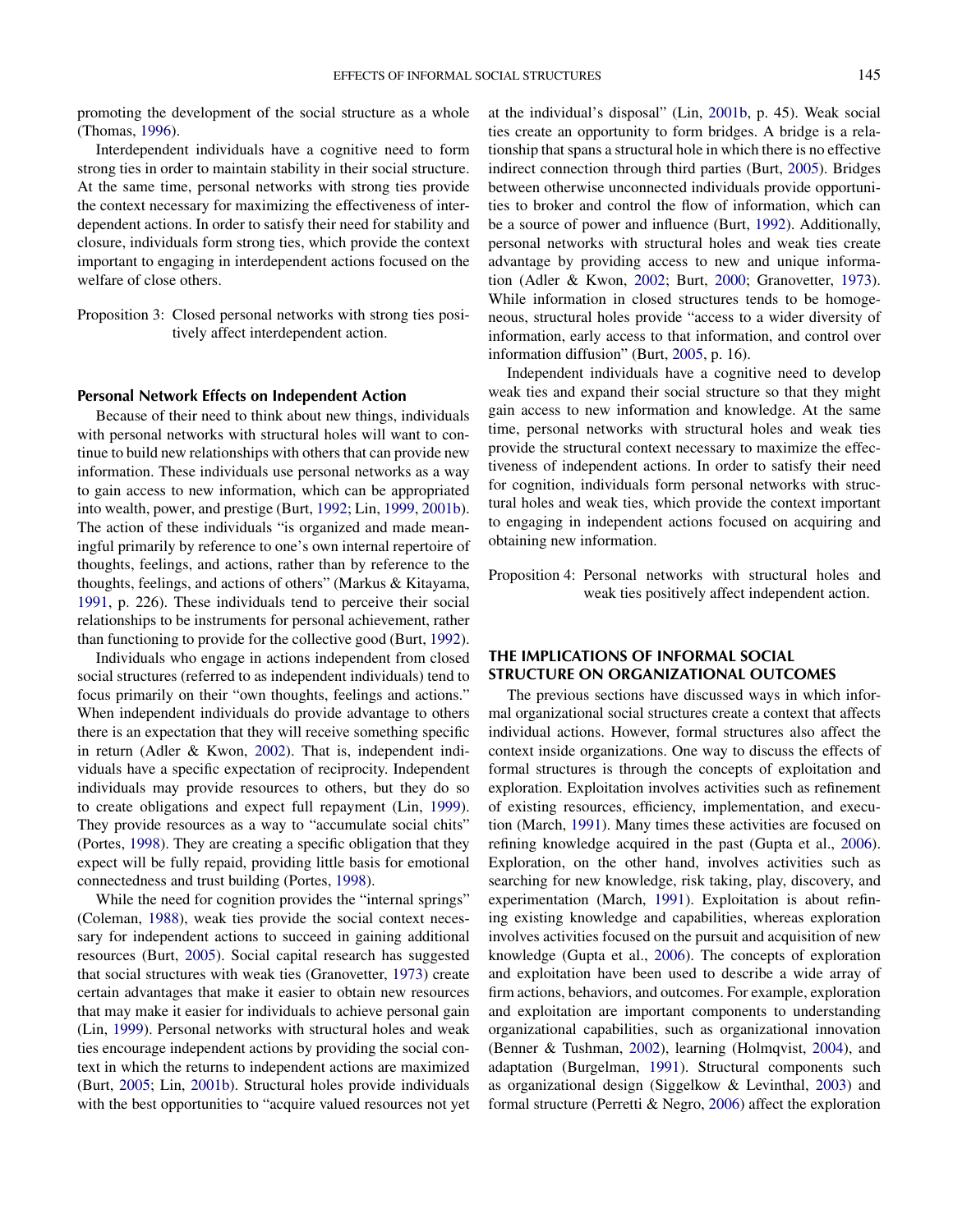and exploitation activities of the firm. As such, organizational context plays an important role in successful exploration and exploitation activities and the interplay required to achieve organizational goals (Beckman, [2006;](#page-12-17) Brown & Eisenhardt, [1997;](#page-12-18) Gibson & Birkinshaw, [2004;](#page-13-35) Smith & Tushman, [2005\)](#page-14-30). Managers must make decisions regarding how the organization will develop and use exploration and exploitation capabilities. "Existing research suggests an important antecedent to exploration and exploitation: Managers who create the right structures or develop supportive contexts" (Beckman, [2006,](#page-12-17) p. 741).

While managerial decisions are important to organizational context, employees also play a significantly large role in creating context in organizations by forming informal social structures. The informal structure of relations influences much of the individual behavior in organizations (Scott, [2002\)](#page-14-0). Since informal social structures affect individual actions, these structures should be important contextual components in the organization's ability to effectively engage in exploration and exploitation. The multilevel relationship between the effects of formal organizational structure and informal social structures is indicated in [Figure 2.](#page-8-0)

## **Symbiotic Relationship Between Informal and Formal Structures**

Managers may be able to leverage the intrinsic needs of individuals and improve the probability of strategic success by working to align informal social structures with the formal structures of the organization. It may be that when informal social structures fit with formal organizational structures a symbiotic relationship develops between the formal and informal structures of the organization improving the effectiveness of formal structures and increasing organizational efficiency.

<span id="page-8-0"></span>

FIG. 2. Formal and informal structural symbiotic relationship. (1) Concepts of closed and open formal organizational structures adapted from March [\(1991\)](#page-13-9). (2) Conceptualization of closed social structures with strong ties and social structures with holes and weak ties adapted from Burt [\(2005\)](#page-12-1).

The fit between formal and informal structures could be especially important when the strategies of the firm are focused on exploiting existing resources or exploring for new resources and capabilities (March, [1991\)](#page-13-9).

## **Exploitation**

According to March [\(1991\)](#page-13-9), exploitation is mostly associated with closed systems. Because the structures are closed, "as individuals in the organization becomes more knowledgeable, they also become more homogeneous with respect to knowledge. The equilibrium is stable" (March, [1991,](#page-13-9) p. 75). This homogeneity leads to the selection and reuse of existing routines (Baum, Li, & Usher, [2000\)](#page-12-19). As a result, any organizational change or learning tends to be limited to the refinement of existing knowledge, competencies, and technologies (March, [1991\)](#page-13-9). Strategies associated with exploitation are focused on using and refining existing knowledge in ways that maximize the efficient use of existing resources and the effective implementation of refined capabilities (Gupta et al., [2006\)](#page-13-10). Individuals with a need for closure whose personal network exhibits closure would seem to fit best in exploitative organizations. For example, individuals with a need for closure desire stable social structures. In order to protect existing relationships, they conserve resources so that those resources are available to be shared with others when needed (Lin, [2001b\)](#page-13-6). As such, individuals that prefer closed social structures are naturally inclined toward stability and tend to be more conservative with resources (Lin, [2001b\)](#page-13-6). This is consistent with March's (1991) perspective of closed organizational structures. In an organizational setting, these individuals would interact and work most comfortably in formal structures associated with the reuse of existing knowledge and focused on the refinement of existing resources and improving the efficiency of existing capabilities (Lin, [1999,](#page-13-7) [2001b\)](#page-13-6). This alignment between formal and informal structures can be symbiotic when closed social structures with strong ties provide benefits to individuals with a need for closure as well as organizations relying on the exploitation of existing resources.

Assuming the formal structures of the organization are consistent with closed systems that favor exploitation, the informal social structures of individuals with a need for closure would "fit" with the formal structures of organizations focused on exploiting existing knowledge and resources. In organizations with closed formal structures, employees with a need for closure would not need to go outside formal structures to satisfy their epistemic needs. Nor would they need to rely significantly on informal structure to conserve resources. As discussed earlier, social capital research has shown that closed networks with strong social ties create benefits that are valuable to individuals who desire to foster and maintain existing structures. Additionally, closed structures can provide these employees with other types of external support. Social capital research has also shown that individuals can benefit when the formal structure of the organization and the informal personal networks of individuals exhibit closure. Closed structures aid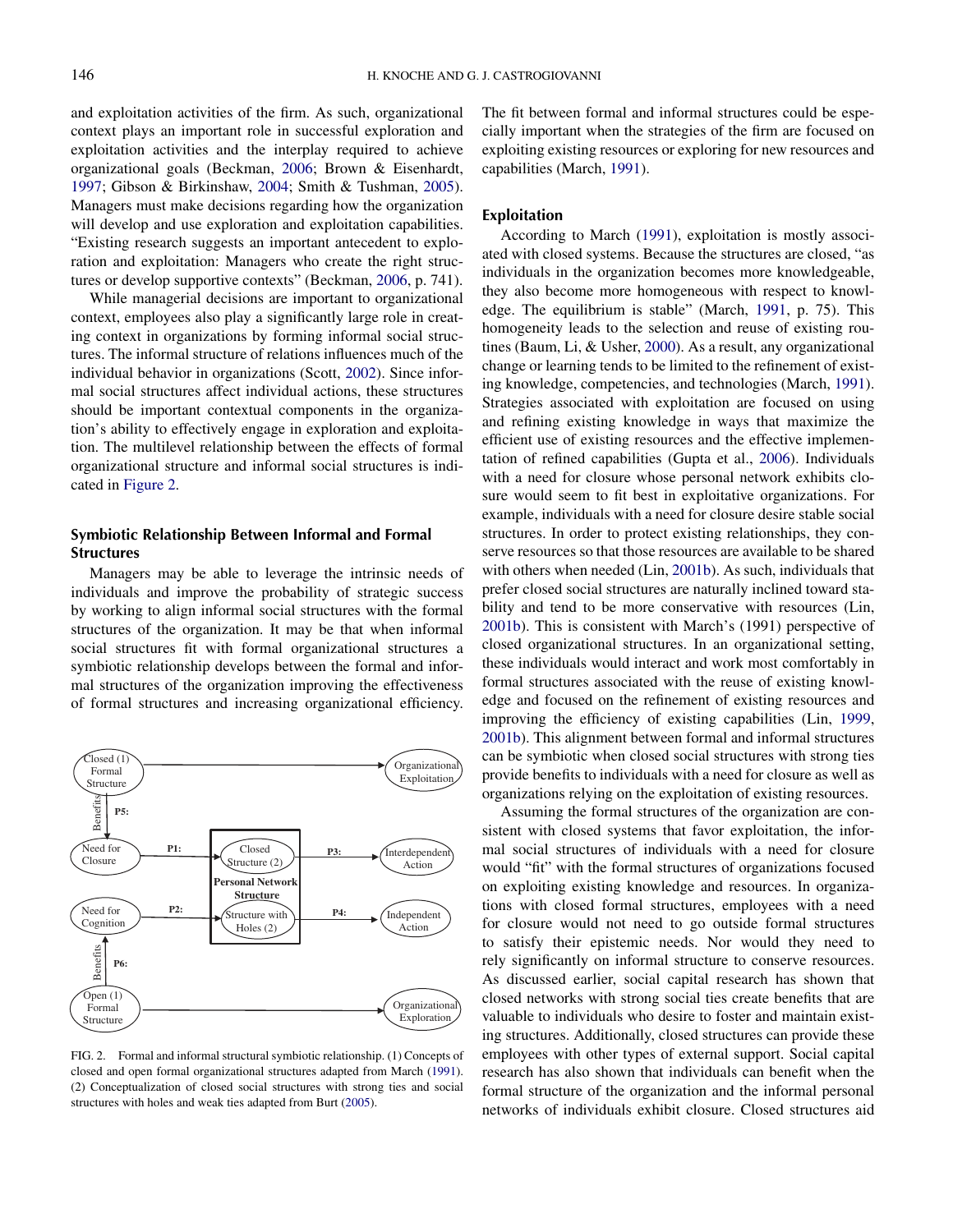in the development of human capital, which is beneficial to the individual and the organization. For example, closed social structures with strong ties have been found to increase educational achievement (Coleman, [1988\)](#page-13-0). Individuals who are members have access to group resources (Bourdieu, [1986\)](#page-12-7), receive support from the group, and have opportunities to provide support to others in their social structure (Uzzi & Gillespie, [2002;](#page-14-31) Uzzi & Lancaster, [2004\)](#page-14-32). Additionally, researchers have found that strong social ties lead to improved physical and mental health (Lin, [1990,](#page-13-36) [1999;](#page-13-7) Lin & Dumin, [1986\)](#page-13-37), life satisfaction (Lin, [1999;](#page-13-7) Ostrom, [1994;](#page-14-22) Putnam, [1993\)](#page-14-6), and improved life chances (Baumeister & Twenge, [2003\)](#page-12-20).

Proposition 5: Individuals with a need for closure benefit tangibly and epistemically when interacting within closed formal structures.

## **Exploration**

According to March [\(1991\)](#page-13-9), exploration is mostly associated with open systems. Open systems assume individuals with new knowledge are coming into the organization (March, [1991\)](#page-13-9). When new individuals come into the organization, they create bridges (structural holes) between the organizations they are coming to and place from which they came. As a result, open systems can result in the creation of structural holes in informal social structures, which improves the flow of new knowledge into the organization. As a result of this new knowledge, formal structures that take advantage of structural holes provide opportunities that enhance the firm's ability to discover or create new resources, capabilities, products, and services. Strategies associated with the exploration focus on finding and creating new knowledge (Gupta et al., [2006\)](#page-13-10) that can move an organization to a different technological trajectory (Benner & Tushman, [2002\)](#page-12-10). Through discovery and experimentation, this new knowledge can be used to obtain new resources and capabilities or to create new products and services. Individuals with a need for cognition and personal network with holes would seem to fit best with organizations that engage in exploration-oriented strategies. For example, individuals with a need for cognition are intrinsically motivated to seek out and apply new knowledge. In order to find and create new knowledge, they develop new relationships focused on gaining new knowledge and engage in actions that take advantage of that new knowledge (Lin, [1999,](#page-13-7) [2001b\)](#page-13-6). Acquiring knowledge from new sources, especially sources outside the organization, can be beneficial to organizations focused on exploration. This is consistent with March's [\(1991\)](#page-13-9) perspective of open organizational structures. In an organizational setting, these individuals would interact and work most comfortably in formal structures associated with discovering and creating new knowledge for the development of new resources and capabilities. The alignment between formal structure and informal social structure is symbiotic to the extent that social structures consisting of weak ties provide benefits to individuals with a need for cognition as well as exploratory organizations.

Assuming the formal structures of the organization are consistent with open systems that encourage exploration, the informal social structures of individuals with a need for cognition would "fit" with the formal structures of organizations searching for new knowledge and developing new resources and capabilities. In organizations with open formal structures, employees with a need for cognition would not need to go outside of formal structures to satisfy their psychological and epistemic needs, nor would they have to significantly rely on informal structures to satisfy their need for new knowledge. As discussed earlier, social capital research has shown that social structures with holes and weak social ties provide a competitive advantage to individuals who desire discovering and utilizing new information. Structures with holes can also provide these employees with other types of external support. For example, personal networks with structural holes can provide individuals with a source of new knowledge and information that they can use to find and create new opportunities. These rewards encourage individuals to continue looking for new information, which can be a source of further opportunities for an individual and organization focused on finding new knowledge. Researchers have shown that structural holes enable white-collar workers to find better jobs, faster (Granovetter, [1995\)](#page-13-38), and enable individuals to find more desirable jobs (Lin, [2001a;](#page-13-39) Lin & Dumin, [1986;](#page-13-37) Lin, Ensel, & Vaughn, [1981\)](#page-13-40). Networks rich in structural holes lead to better opportunities within the organization and workplace performance. For example, research and development scientists whose networks are rich in spanning structural holes have a higher expectation of promotion (Gabbay & Zuckerman, [1998\)](#page-13-41), and senior managers in electronic organizations are more likely to get promoted early and more frequently (Podolny & Baron, [1997\)](#page-14-33). Similar research has corroborated findings that weak ties lead to more frequent promotions (Gabbay, [1997;](#page-13-42) Useem & Karabel, [1986\)](#page-14-34), higher job performance ratings (Cross & Cummings, [2004\)](#page-13-43), and greater career advancement (De Graaf & Flap, [1988\)](#page-13-44). Individuals with personal networks with structural holes tend to achieve higher status (Campbell, Marsden, & Hurlbert, [1986\)](#page-13-45), have higher incomes (Belliveau, O'Reilly, & Wade, [1996;](#page-12-21) Burt, [1997;](#page-12-22) Meverson, [1994\)](#page-13-46), and are more likely to survive competitive rivalries (Pennings, Lee, & Van Witteloostuijn, [1998\)](#page-14-35).

Proposition 6: Individuals with a need for cognition benefit tangibly and epistemically when interacting within open formal structures.

## **IMPLICATIONS FOR FUTURE RESEARCH**

The conceptual framework developed here has implications for strategy research and organizational research. Additionally, one of the central ideas of the CSA model is that epistemic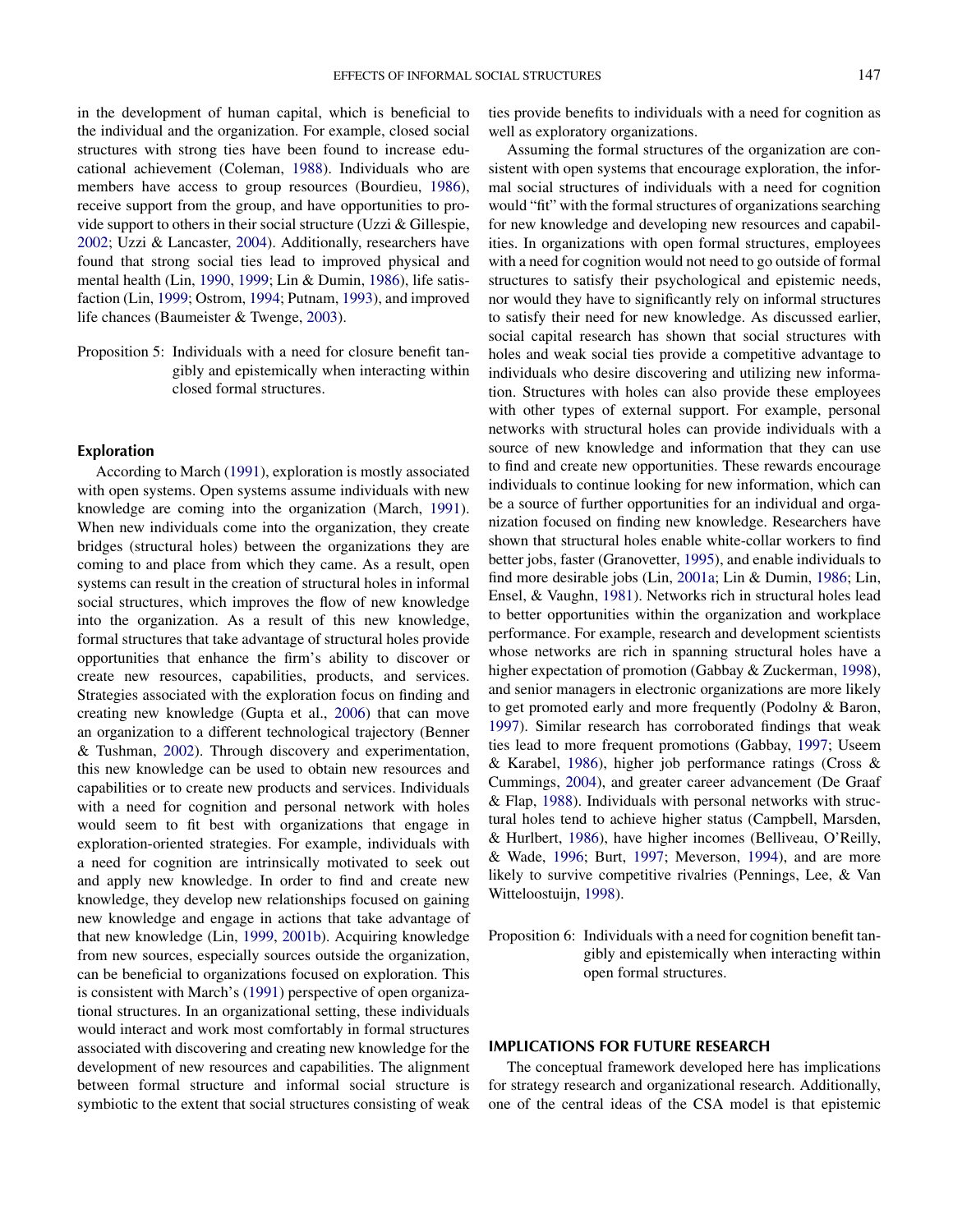motives affect social structures. As such, the framework may also have implications for social capital research.

#### **Implications for Strategy and Organizational Research**

In an *Academy of Management Journal* (AMJ) special issue on exploration and adaptation, Gupta et al. [\(2006\)](#page-13-10) suggest that future research might take a micro-level approach to the study of organizational exploration and exploitation. One of the difficulties with multilevel research is significantly covering the aspects of a topic for each level of analysis in a single paper. As a result, multilevel research has to balance the need to address multiple levels of analysis with the need to achieve the level of depth required by traditional single level research. While this balancing act has been attempted in this article, future research may want to use the topics covered in this article as a springboard toward more in-depth analysis of related areas. For example, future research might examine the potential organizational linkages between individual thoughts and actions and the organization's ability to engage in exploitation and exploration. One area of research might focus on the effects of informal social structures on organizational exploration and exploitation. Particular attention might focus on gaining a better understanding the potential mediating effects of informal social structures on the relationship between formal structures and organizational outcomes. For example, social capital research has found that closed social structures provide advantages that would be valuable to exploitative organizations. Organizations favoring exploitation would benefit from the increased trust and efficiency that would come from informal social structures with strong ties. For example, the efficient use of resources requires trust that others will do their jobs without extra resources being spent on monitoring. Researchers have found that closed networks increase trust. For example, closed networks reduce the likelihood of commercial transaction agreements being broken and improve the flow of information about the trustworthiness of individuals (Putnam, [1993,](#page-14-6) [1995\)](#page-14-25). Additionally, exploitation focuses on efficiency. Researchers have found that embedded relationships in closed structures lowers coordination costs, resulting in lower interest rates on bank loans (Uzzi, [1999;](#page-14-36) Uzzi & Gillespie, [2002\)](#page-14-31) and lower rates for legal advice from partners in law firms (Uzzi & Lancaster, [2004\)](#page-14-32). This research suggests that organizations focused on exploitation might be more effective when informal social structures within the organization exhibit closure with strong ties.

Similarly, social capital research has found that structures with holes provide advantages that would be valuable to exploratory organizations. Organizations favoring exploration would benefit from the new knowledge that is available from informal social structures that bridge otherwise unconnected groups. For example, creating new products and technologies requires innovative individuals adept at bringing together knowledge from different places. Researchers have found not only that structural holes create the context necessary for

discovery and development of new knowledge, but also that individuals adept at creating and finding structural holes have other valuable characteristics important to an exploratory organization. Researchers have found that individuals whose networks span structural holes are seen as more innovative and creative (Burt, [2004;](#page-12-23) Perry-Smith, [2006;](#page-14-37) Rodan & Galunic, [2004\)](#page-14-38). Furthermore, researchers have found that loan officers in a large commercial bank whose approval network spans structural holes have an advantage when closing deals (Mizruchi & Sterns, [2001\)](#page-14-39). This research suggests that organizations focused on exploration might be more effective when informal social structures within the organization have structural holes with weak ties.

Future research may want to examine the effects that formal organizational structures have on other personality traits relevant to social cognition, beyond epistemic motivation, and the potential implications those effects have for individuals, informal social structures, and organizational outcomes. The effects of the interplay among formal structures, the individual, and informal structures may go beyond the importance of creating symbiotic relationships between the formal organizational structures and informal social structures. The idea of finding fit between informal and formal structures could have implications for many areas of strategic research. For example, the effects of board interlocks may differ depending on whether the interlocks are embedded across organizations in formal structures, whether the connections are mostly social and informal, or whether the interconnects are embedded in both formal and informal structures. Another example might involve the creation of intellectual capital. The exchange of tacit knowledge may be more effective in informal social structures where the knowledge can be more readily transferred, especially in closed social structures where individuals "know what others are thinking" due to the close relations. Explicit knowledge may be more readily transferred in formal structures because the "roles and principles that govern" the transfer of information can be, or have been previously, prescribed. As such, the creation of intellectual capital may be affected by the nature of the knowledge (tacit vs. explicit), as well as by the characteristics of the formal organizational and the structure of informal social networks (open vs. closed). These examples suggest that because informal and formal structures have different characteristics and different organizational effects, potential boundary conditions may exist around many current research findings.

Another interesting area of research might revolve around the role that teams and team composition play in the formation of informal social structures (Perretti & Negro, [2006\)](#page-14-29). Researchers have shown that the need for cognition has important effects on team effectiveness especially in cases in which team members come from diverse backgrounds (Kearney, Gebert, & Voelpel, [2009\)](#page-13-47). Although this article has focused on the effects of the need for cognition on independent actions, in a team environment individuals high in cognition might play an integrative role in team formation. Researchers have suggested that individuals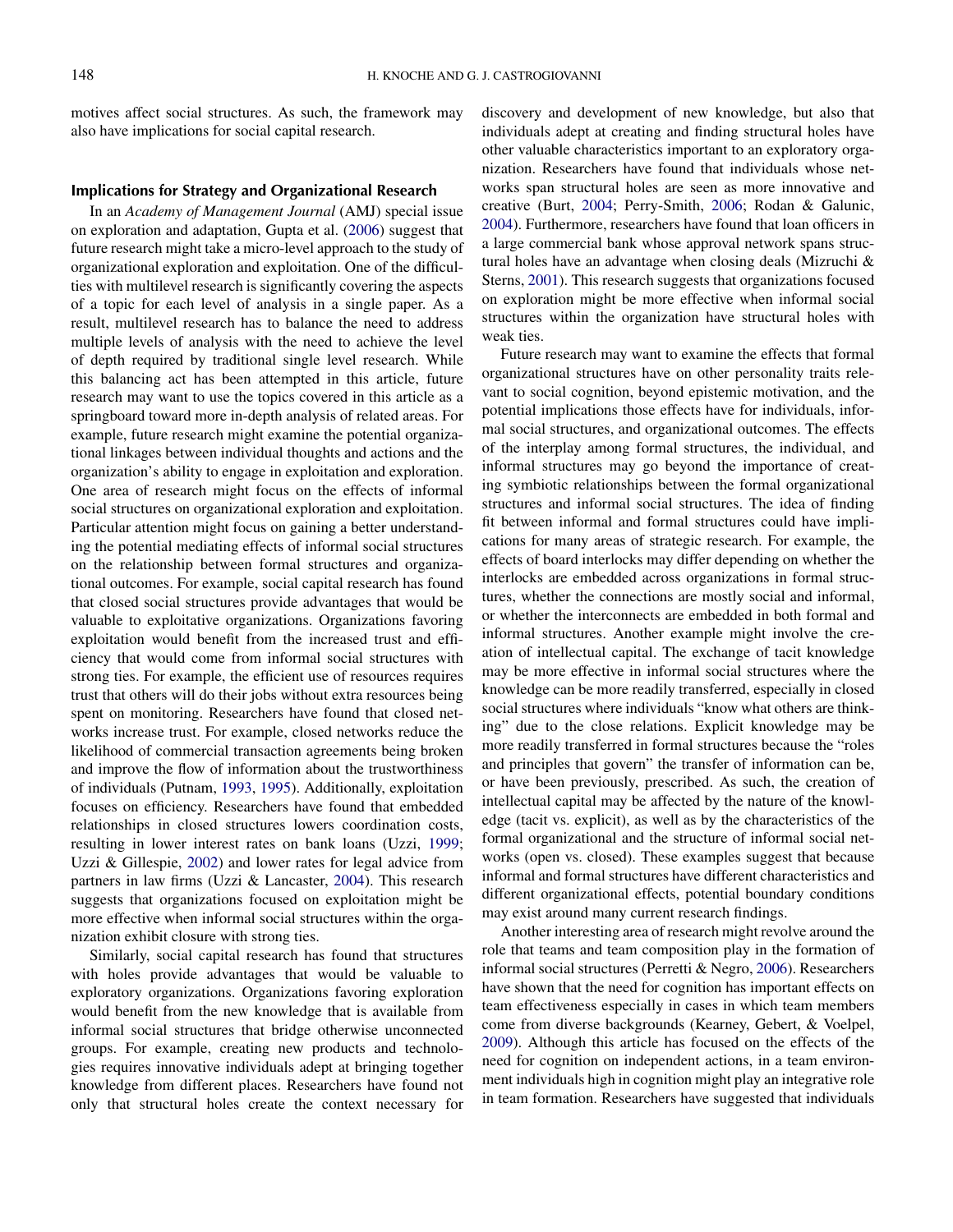high in cognition are less susceptible to stereotypes and prejudices (Cacioppo et al., [1996\)](#page-12-12). In cases where teams are made up of diverse individuals, individuals with a high need for cognition might act as team facilitators. The motivation for individuals high in the need for cognition to form networks with structural holes, and act independently, but at the same time facilitate integration in a team environment could have interesting implications for the formation of informal social structures in organizations. It also might provide insight into the mechanisms behind the formation of structural holes in the social structures of chronic cognizers. Future research might examine the effects of epistemic motives on team structure and composition in relation to the role teams play in the formation of informal social structures as compared to formal organization structures.

#### **Implications for Social Capital Research**

The implications for social capital research can be discussed around three important issues identified in the literature. The first issue deals with a current gap in the literature regarding the lack of research examining antecedents to the formation of social structures. Borgatti and Foster [\(2003\)](#page-12-11) discussed this gap in the literature, saying, "There has been a relative dearth of work on network antecedents" (Borgatti & Foster, [2003,](#page-12-11) p. 999). This article has attempted to begin filling this gap by focusing on the role epistemic motives play as potential antecedents to the strength of the social ties of individual social structures.

Another important implication for social capital research is related to a question raised by Lin: "The more intriguing question is why given the same level of accessible embedded resources, some individuals mobilize better resources than others in action?" (Lin, [1999,](#page-13-7) p. 42). According to the CSA model, the proper question might be, "Why do some individuals mobilize resources differently, rather than others, in action?" Traditionally, social capital research has focused on the effects of social structure on outcomes rather than actions. While social structure provides context, the CSA model shifts the focus from outcomes and resources to the actions of individuals, which is more important when determining the effects of social structure on behavior. This article focused on how social structure affects interdependent and independent actions, rather than how social structure affects outcome. This moves the emphasis from the resources themselves to what individuals do with those resources, which is more consequential to managers. Future research may want to focus on how social structures affect other types of actions.

Another gap in the literature addressed is somewhat related to the first two. In his paper on the future network theory, Salancik [\(1995\)](#page-14-7) asks the question, "Why does a structural hole exist?" (Salancik, [1995,](#page-14-7) p. 349). He suggested focusing research on "what causes the appearance and disappearance of structural holes" (Salancik, [1995,](#page-14-7) p. 345). Ten years later, Burt [\(2005\)](#page-12-1) asked a similar question, "where do the holes come from?" (Burt, [2005,](#page-12-1) p. 10). Burt [\(1992,](#page-12-5) [2005\)](#page-12-1) suggested that structural holes occur when individuals perceive the existence of the hole. This implies that some individuals are motivated to look outside their existing social structure. According to the CSA model, these would be individuals with a high need for cognition. When individuals interact outside their existing social structures with others not otherwise connected, the potential for the formation of structural holes exists. Structural holes appear when individuals with a need for cognition form personal networks with weak ties searching for new things and acting independently to acquire new resources. Future research may want to focus on other cognitive factors that may affect tie strength.

#### **Implications for Managers**

By understanding epistemic motivation and the effects on the social structures of individuals, insights might be gained into how informal social structures are affecting the actions of employees. In order to improve individual effectiveness and organizational efficiency, it would be beneficial to examine the fit between the informal social structures of the organization and the formal structures and strategies of the organization.

Epistemic motivation is identified as an individual difference variable that affects tie strength, the formation of personal networks, and the informal network structure of the organization. As such, managers who desire to affect strategic change may want to consider focusing their efforts on those individuals with a high need for closure or a high need for cognition. Depending on the strategy and type of desired structural change, managers will want to direct their focus toward individuals high on a specific epistemic motivation. For example, if managers are implementing exploitation strategies in which the strategic actions of the firm are directed toward exploiting existing resources and capabilities (March, [1991;](#page-13-9) Nelson & Winter, [1982\)](#page-14-40), managers will want to encourage employees high in the need for closure. On the other hand if managers are implementing exploration strategies in which the strategic actions of the firm are directed toward exploring for new resources and capabilities (Davenport & Prusak, [2000;](#page-13-2) March, [1991\)](#page-13-9), managers will want to encourage employees high in the need for cognition. Additionally, managers should work to create an organizational fit between informal social and formal organizational structures. Developing a symbiotic relationship between the cognitive and social needs of individuals provided by informal social structures and the formal organizational structures needed to achieve organizational goals can improve the effectiveness of human capital and improve the organization's probability of achieving strategic success.

Furthermore, evidence suggests that in some cases, ambidextrous organizations might provide the most opportunities for success (Gupta et al., [2006\)](#page-13-10). These organizations include aspects of exploitation and exploration. Ambidexterity would offer greater flexibility when attempting to develop a symbiotic relationship between informal social structures to formal organizational structures. Rather than trying to fit a square peg into a round hole, organizations could focus individuals with a need for closure and a closed personal network with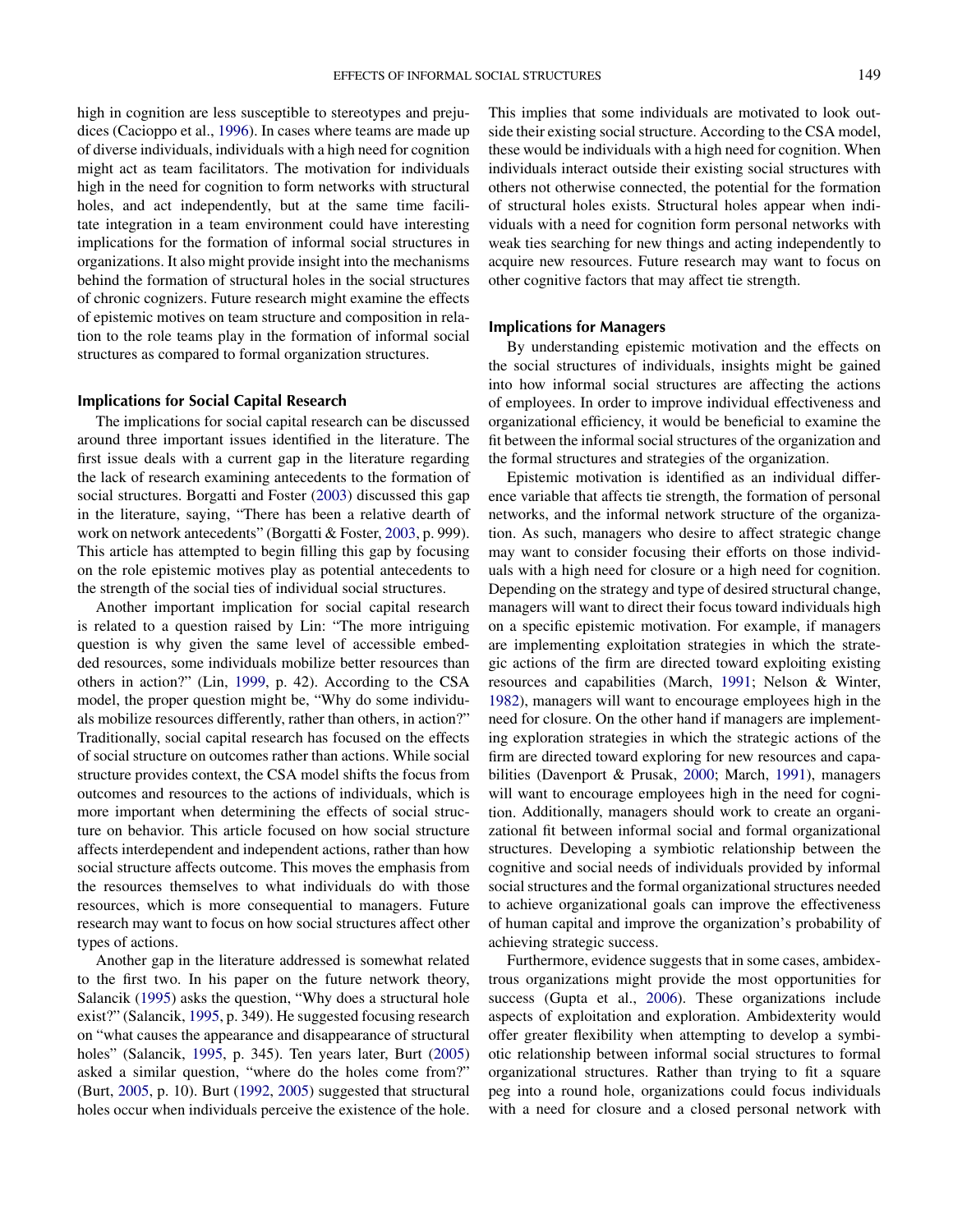strong ties to the more exploitative parts of the organization while focusing individuals with a need for cognition and personal networks with structural holes and weak ties to the more exploratory parts of the organization. When organizations can do this, ambidexterity provides the greatest opportunities for matching the formal structures of the organization to the informal personal networks of the individual employee. Creating symbiotic congruity between the informal and formal provides the greatest probability for ambidextrous successes.

Finally, because epistemic motives, and the concomitant formation of informal personal networks, represent intrinsic, natural inclinations (Bodenhausen et al., [2003\)](#page-12-9), the influence of these factors on individual behavior is somewhat separate and distinct from the external influences of formal structures. When formal structures are inconsistent with employees' intrinsic needs and desires, employees may rely on their personal networks to meet those needs not being met within formal structures. Differences between informal social structures and formal organizational structures might indicate a mismatch between intrinsic individual needs and desires and organizational goals. The greater the mismatch between formal structure and the intrinsic needs of individuals, the more individuals will work outside of formal structures and within informal social structures. As a result, the effects of informal social structures have the potential to negatively impact firm strategies if they are causing individuals to act in ways inconsistent with and outside of formal structures. This could lead to the inefficient use of resources and human capital as individuals spend time engaging in activities outside of formal organization structures in order to satisfy intrinsic needs not being met within formal organizational structures. Assuming managers have implemented formal structures that are consistent with the strategies of the firm, individual activities outside of formal structures may result in suboptimal organizational outcomes if these external activities create organizational slack and inefficiencies.

### **CONCLUSION**

This article began with the concept that the informal structure of relations in an organization affects the behavior of participants more than the formal structure of relations. If this is true, informal social structures can have important implications for the organizing process of the firm and the ability of the firm to carry out its strategies. The effects of informal social structures on the actions of individuals were also discussed. Specifically, the effects of tie strength on interdependent and independent actions were examined. If social structure is important to actions, it is also important to understand what influences the formation of individual social structure. This article also examined the effects of epistemic motivation on the tie strength of individual social structures. Additionally, the importance of symbiotic relationships, and finding fit, between informal social and formal organizational structures was examined. The implications for the implementation of strategy, organization research, and social capital research were also discussed.

### **REFERENCES**

- <span id="page-12-6"></span>Adler, P. S., & Kwon, S. W. (2002). Social capital: Prospects for a new concept. *Academy of Management Review*, *27*(1), 17–40.
- <span id="page-12-19"></span>Baum, J. A. C., Li, S. X., & Usher, J. M. (2000). Making the next move: How experiential and vicarious learning shape the locations of chains' acquisitions. *Administrative Science Quarterly*, *45*, 766–801. doi[:10.2307/2667019](http://dx.doi.org/10.2307/2667019)
- <span id="page-12-20"></span>Baumeister, R. F., & Twenge, J. M. (2003). The social self. In T. Millon & M. J. Lerner (Eds.), *Handbook of psychology* (pp. 327–352). Hoboken, NJ: John Wiley & Sons.
- <span id="page-12-17"></span>Beckman, C. M. (2006). The influence of founding team company affiliations on firm behavior. *Academy of Management Journal*, *49*(4), 741–758. doi[:10.5465/AMJ.2006.22083030](http://dx.doi.org/10.5465/AMJ.2006.22083030)
- <span id="page-12-21"></span>Belliveau, M. A., O'Reilly, C. A., & Wade, J. B. (1996). Social capital at the top: Effects of social similarity and status on CEO compensation. *Academy of Management Journal*, *39*(6), 1568–1593. doi[:10.2307/257069](http://dx.doi.org/10.2307/257069)
- <span id="page-12-10"></span>Benner, M. J., & Tushman, M. L. (2002). Process management and technological innovation: A longitudinal study of the photography and paint industries. *Administrative Science Quarterly*, *47*, 676–706. doi[:10.2307/3094913](http://dx.doi.org/10.2307/3094913)
- <span id="page-12-14"></span>Berzonsky, M. D., & Sullivan, C. (1992). Social cognitive aspects of identity style: Need for cognition, experiential openness, and introspection. *Journal of Adolescent Research*, *7*, 140–155. doi[:10.1177/074355489272002](http://dx.doi.org/10.1177/074355489272002)
- <span id="page-12-3"></span>Blau, P., & Scott, W. (1962). *Formal organizations: A comparative approach*. San Francisco, CA: Chandler.
- <span id="page-12-9"></span>Bodenhausen, G. V., Macrae, C. N., & Hugenberg, K. (2003). Social cognition. In T. Millon & M. J. Lerner (Eds.), *Handbook of psychology* (Vol. 5, pp. 257–282). Hoboken, NJ: John Wiley & Sons, Inc.
- <span id="page-12-11"></span>Borgatti, S. P., & Foster, P. C. (2003). The network paradigm in organizational research: A review and typology. *Journal of Management*, *29*(6), 991–1013. doi[:10.1016/S0149-2063\(03\)00087-4](http://dx.doi.org/10.1016/S0149-2063(03)00087-4)
- <span id="page-12-7"></span>Bourdieu, P. (1986). The forms of capital. In J. G. Richardson (Ed.), *Handbook of theory and research for the sociology of education* (pp. 241–258). New York, NY: Greenwood.
- <span id="page-12-0"></span>Brass, D. J., Galaskiewicz, J., Greve, H. R., & Tsai, W. (2004). Taking stock of networks and organizations: A multilevel perspective. *[Academy of Management Journal](http://dx.doi.org/10.2307/201\gdef yes{no}\penalty -\@M \gdef \ {\penalty -\@M }\gdef no{no}\gdef yes{yes}\gdef \ \gdef \ {\ }\gdef no{no}\gdef yes{yes}{\penalty -\@M \gdef \ {\penalty -\@M }\gdef no{no}\gdef yes{yes}}59624)*, *47*(6), 795–817. doi:[10.2307/201](http://dx.doi.org/10.2307/20159624) [59624](http://dx.doi.org/10.2307/20159624)
- <span id="page-12-15"></span>Brehm, J., & Rahn, W. (1997). Individual-level evidence for the causes and consequences of social capital. *American Journal of Political Science*, *41*, 999–1023. doi[:10.2307/2111684](http://dx.doi.org/10.2307/2111684)
- <span id="page-12-4"></span>Brown, J. S., & Duguid, P. (1991). Organizational learning and communitiesof-practice: Toward a unified view of working, learning, and innovation. *Organization Science*, *2*(1), 40–57. doi[:10.1287/orsc.2.1.40](http://dx.doi.org/10.1287/orsc.2.1.40)
- <span id="page-12-18"></span>Brown, S. L., & Eisenhardt, K. M. (1997). The art of continuous change: Linking complexity theory and time-paced evolution in relentlessly shifting organizations. *Administrative Science Quarterly*, *42*, 1–34. doi[:10.2307/2393807](http://dx.doi.org/10.2307/2393807)
- <span id="page-12-16"></span>Burgelman, R. A. (1991). Intraorganizational ecology of strategy making and organizational adaptation: Theory and field research. *Organization Science*, *2*, 239–262. doi[:10.1287/orsc.2.3.239](http://dx.doi.org/10.1287/orsc.2.3.239)
- <span id="page-12-2"></span>Burns, T., & Stalker, G. (1994). *The management of innovation* (3rd ed.). London, UK: Tavistock Publications.
- <span id="page-12-5"></span>Burt, R. S. (1992). *structural holes: The social structure of competition*. Cambridge, MA: Harvard University Press.
- <span id="page-12-22"></span>Burt, R. S. (1997). The contingent value of social capital. *Administrative Science Quarterly*, *42*(2), 339–365. doi[:10.2307/2393923](http://dx.doi.org/10.2307/2393923)
- <span id="page-12-8"></span>Burt, R. S. (2000). The network structure of social capital. In R. I. Sutton & B. M. Staw (Eds.), *Research in organizational behavior* (Vol. 22, pp. 345–423). Greenwich, CT: JAI Press.
- <span id="page-12-23"></span>Burt, R. S. (2004). Structural holes and good ideas. *American Journal of Sociology*, *110*(2), 349–399. doi[:10.1086/ajs.2004.110.issue-2](http://dx.doi.org/10.1086/ajs.2004.110.issue-2)
- <span id="page-12-1"></span>Burt, R. S. (2005). *Brokerage and closure: An introduction to social capital*. Oxford, NY: Oxford University Press, Inc.
- <span id="page-12-13"></span>Cacioppo, J., & Petty, R. (1982). The need for cognition. *Journal of Personality and Social Psychology*, *42*, 116–131. doi[:10.1037/0022-3514.42.1.116](http://dx.doi.org/10.1037/0022-3514.42.1.116)
- <span id="page-12-12"></span>Cacioppo, J., Petty, R., Feinstein, J., & Jarvis, W. (1996). Dispositional differences in cognitive motivation: The life and times of individuals varying in need for cognition. *Psychological Bulletin*, *119*(2), 197–253. doi[:10.1037/0033-2909.119.2.197](http://dx.doi.org/10.1037/0033-2909.119.2.197)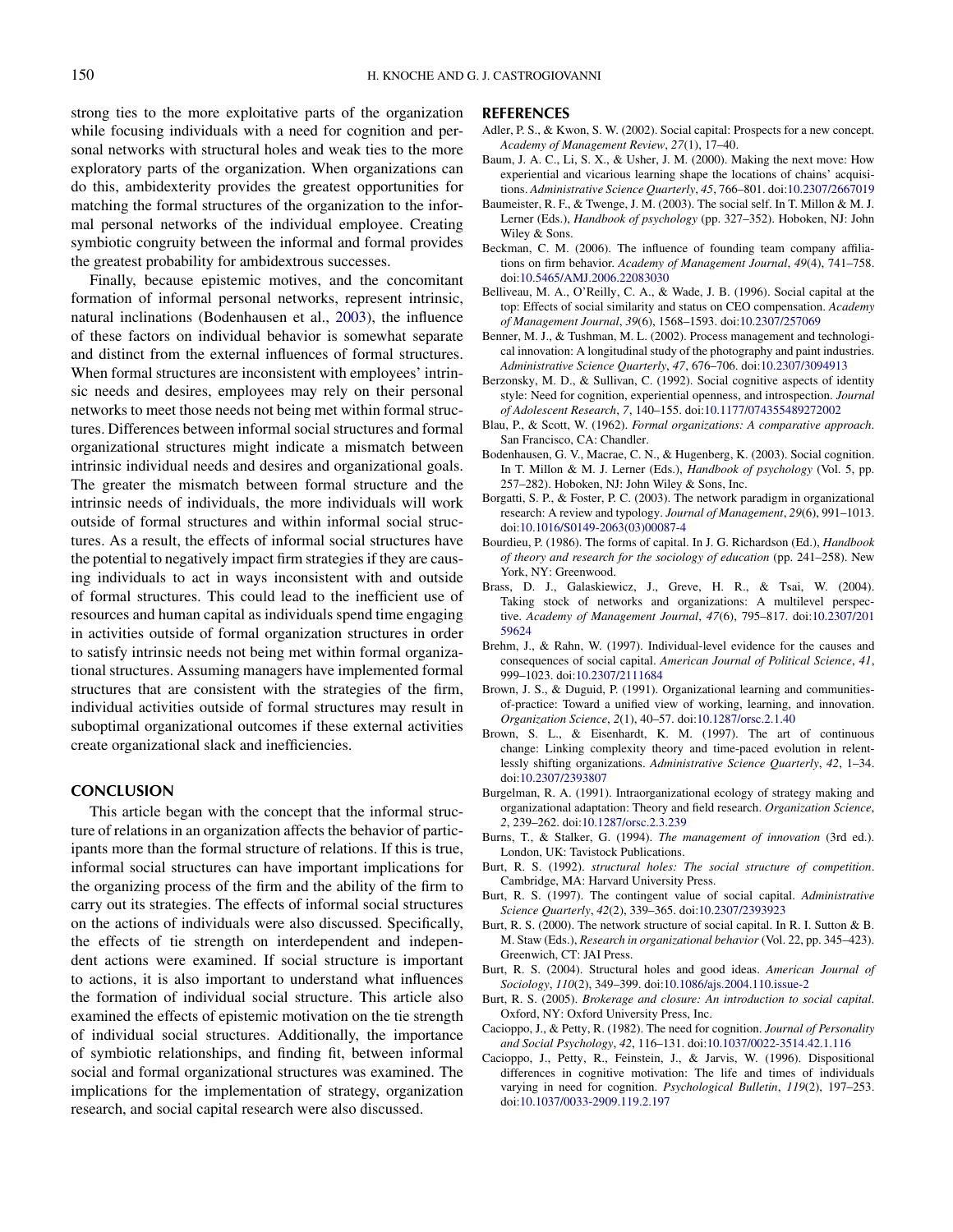- <span id="page-13-45"></span>Campbell, K. E., Marsden, P. V., & Hurlbert, J. S. (1986). Social resources and socioeconomic status. *Social Networks*, *8*, 97–117. doi[:10.1016/S0378-8733\(86\)80017-X](http://dx.doi.org/10.1016/S0378-8733(86)80017-X)
- <span id="page-13-19"></span>Casciaro, T. (1998). Seeing things clearly: Social structure, personality, and accuracy in social network perception. *Social Networks*, *20*(4), 331–351. doi[:10.1016/S0378-8733\(98\)00008-2](http://dx.doi.org/10.1016/S0378-8733(98)00008-2)
- <span id="page-13-0"></span>Coleman, J. S. (1988). Social capital in the creation of human capital. *American Journal of Sociology*, *94*, sS95–ss120. doi[:10.1086/ajs.1988.94.issue-s1](http://dx.doi.org/10.1086/ajs.1988.94.issue-s1)
- <span id="page-13-43"></span>Cross, R., & Cummings, J. N. (2004). Tie and network correlates of individual performance in knowledge-intensive work. *Academy of Management Journal*, *47*(6), 928–937. doi[:10.2307/20159632](http://dx.doi.org/10.2307/20159632)
- <span id="page-13-30"></span>Curşeu, P. L. (2011). Need for cognition and active information search in small student groups. *Learning and Individual Differences*, *21*, 415–418. doi[:10.1016/j.lindif.2011.02.005](http://dx.doi.org/10.1016/j.lindif.2011.02.005)
- <span id="page-13-2"></span>Davenport, T. H., & Prusak, L. (2000). *Working knowledge: How organizations manage what they know*. Boston, MA: Harvard Business School Press.
- <span id="page-13-44"></span>De Graaf, N. D., & Flap, H. D. (1988). With a little help from my friends: Social resources as an explanation of occupational status and income in West Germany, the Netherlands, and the United States. *Social Forces*, *67*, 452–472. doi[:10.1093/sf/67.2.452](http://dx.doi.org/10.1093/sf/67.2.452)
- <span id="page-13-26"></span>Freund, T., Kruglanski, A., & Shpitzajzen, A. (1985). The freezing and unfreezing of impressional primacy: Effects of the need for structure and the fear of invalidity. *Personality and Social Psychology Bulletin*, *11*, 479–487. doi[:10.1177/0146167285114013](http://dx.doi.org/10.1177/0146167285114013)
- <span id="page-13-33"></span>Fukuyama, F. (1995). *Trust: The social virtues and the creation of prosperity*. New York, NY: Free Press.
- <span id="page-13-31"></span>Fukuyama, F. (1997). Social capital and the modern capitalist economy: Creating a high trust workplace. *Stern Business Magazine*, *4*(1), 1–16.
- <span id="page-13-42"></span>Gabbay, S. M. (1997). *Social capital and the creation of financial capital*. Champaign, IL: Stipes.
- <span id="page-13-41"></span>Gabbay, S. M., & Zuckerman, E. W. (1998). Social capital and opportunity in corporate R&D: The contingent effect of contact density on mobility expectations. *Social Science Research*, *27*, 189–217. doi[:10.1006/ssre.1998.0620](http://dx.doi.org/10.1006/ssre.1998.0620)
- <span id="page-13-17"></span>Gargiulo, M., & Benassi, M. (2000). Trapped in your own net? Network cohesion, structural holes, and the adaptation of social capital. *Organization Science*, *11*(2), 183–196. doi[:10.1287/orsc.11.2.183.12514](http://dx.doi.org/10.1287/orsc.11.2.183.12514)
- <span id="page-13-4"></span>Gibbons, D. (2004). Friendship and advise networks in the context of changing professional values. *Administrative Science Quarterly*, *49*(2), 238–262.
- <span id="page-13-35"></span>Gibson, C. B., & Birkinshaw, J. (2004). The antecedents, consequences, and mediating role of organizational ambidexterity. *Academy of Management Journal*, *47*, 209–226. doi[:10.2307/20159573](http://dx.doi.org/10.2307/20159573)
- <span id="page-13-32"></span>Gittell, R., & Vidal, A. (1998). *Community organizing: Building social capital as a development strategy*. Thousand Oaks, CA: Sage.
- <span id="page-13-5"></span>Gouldner, A. (1964). *patterns of industrial bureaucracy*. New York, NY: Free Press.
- <span id="page-13-1"></span>Granovetter, M. (1973). The strength of weak ties. *American Journal of Sociology*, *78*, 1360–1380. doi[:10.1086/ajs.1973.78.issue-6](http://dx.doi.org/10.1086/ajs.1973.78.issue-6)
- <span id="page-13-38"></span>Granovetter, M. (1995). *Getting a job: A study of contacts and careers*. Chicago, IL: University of Chicago Press.
- <span id="page-13-10"></span>Gupta, A. K., Smith, K. G., & Shalley, C. E. (2006). The interplay between exploration and exploitation. *Academy of Management Journal*, *49*(4), 693–706. doi[:10.5465/AMJ.2006.22083026](http://dx.doi.org/10.5465/AMJ.2006.22083026)
- <span id="page-13-18"></span>Hamilton, D. L., & Mackie, D. M. (1990). Specificity and generality in the nature and use of stereotypes. In T. K. Srull & R. S. Wyer (Eds.), *Advances in social cognition* (Vol. 3, pp. 99–110). Hillsdale, NJ: Lawrence Erlbaum Associates.
- <span id="page-13-34"></span>Holmqvist, M. (2004). Experiential learning processes of exploitation and exploration within and between organizations: An empirical study of product development. *[Organization Science](http://dx.doi.org/10.1287/\gdef yes{no}\penalty \z@ \gdef \ {\penalty \z@ }\gdef no{no}\gdef yes{yes}\gdef \ \gdef \ {\ }\gdef no{no}\gdef yes{yes}{\penalty \z@ \gdef \ {\penalty \z@ }\gdef no{no}\gdef yes{yes}}orsc.1030.\gdef yes{no}\penalty \z@ \gdef \ {\penalty \z@ }\gdef no{no}\gdef yes{yes}\gdef \ \gdef \ {\ }\gdef no{no}\gdef yes{yes}{\penalty \z@ \gdef \ {\penalty \z@ }\gdef no{no}\gdef yes{yes}}0056)*, *15*, 70–81. doi:10.1287/orsc.1030. 0056
- <span id="page-13-29"></span>Inman, J. J., McAlister, L., & Hoyer, W. D. (1990). Promotion signal: Proxy for a price cut? *Journal of Consumer Research*, *17*, 74–81. doi:[10.1086/](http://dx.doi.org/10.1086/jcr.1990.17.issue-1) [jcr.1990.17.issue-1](http://dx.doi.org/10.1086/jcr.1990.17.issue-1)
- <span id="page-13-28"></span>Kahneman, D., & Tversky, A. (1979). Prospect theory: An analysis of decision under risk. *Econometrica*, *47*, 263–291. doi[:10.2307/1914185](http://dx.doi.org/10.2307/1914185)
- <span id="page-13-11"></span>Katila, R., & Ahuja, G. (2002). Something old, something new: A longitudinal study of search behavior and new product introduction. *Academy of Management Journal*, *45*, 1183–1194. doi[:10.2307/3069433](http://dx.doi.org/10.2307/3069433)
- <span id="page-13-47"></span>Kearney, E., Gebert, D., & Voelpel, S. (2009). When and how diversity benefits teams: The importance of team members' need for cognition. *Academy of Management Journal*, *52*(3), 581–598. doi[:10.5465/AMJ.2009.41331431](http://dx.doi.org/10.5465/AMJ.2009.41331431)
- <span id="page-13-20"></span>Kenny, D. (1994). *Interpersonal perception: A social relations analysis*. New York, NY: Guilford.
- <span id="page-13-13"></span>Krackhardt, D. (1987). Cognitive social structures. *Social Networks*, *9*, 109–134. doi[:10.1016/0378-8733\(87\)90009-8](http://dx.doi.org/10.1016/0378-8733(87)90009-8)
- <span id="page-13-21"></span>Krackhardt, D., & Kilduff, M. (1999). Whether close or far: Social distance effects on perceived balance in friendship networks. *Journal of Personality and Social Psychology*, *76*, 770–782. doi[:10.1037/0022-3514.76.5.770](http://dx.doi.org/10.1037/0022-3514.76.5.770)
- <span id="page-13-27"></span>Kruglanski, A., & Freund, T. (1983). The freezing and unfreezing of layinferences: Effects on impressional primacy, ethnic stereotyping, and numerical anchoring. *Journal of Experimental Social Psychology*, *19*, 448–468. doi[:10.1016/0022-1031\(83\)90022-7](http://dx.doi.org/10.1016/0022-1031(83)90022-7)
- <span id="page-13-24"></span>Kruglanski, A., & Webster, D. (1991). Group members' reactions to opinion deviates to persuasion in the presence or absence of prior information. *Journal of Personality and Social Psychology*, *65*, 861–876. doi[:10.1037/0022-3514.65.5.861](http://dx.doi.org/10.1037/0022-3514.65.5.861)
- <span id="page-13-8"></span>Kruglanski, A., & Webster, D. (1996). Motivated closing of the mind: "Seizing" and "freezing". *Psychological Review*, *103*(2), 263–283. doi[:10.1037/0033-295X.103.2.263](http://dx.doi.org/10.1037/0033-295X.103.2.263)
- <span id="page-13-25"></span>Kruglanski, A., Webster, D., & Klem, A. (1993). Motivated resistance and openness to persuasion in the presence or absence of prior information. *Journal of Personality and Social Psychology*, *65*(5), 861–876. doi[:10.1037/0022-3514.65.5.861](http://dx.doi.org/10.1037/0022-3514.65.5.861)
- <span id="page-13-22"></span>Kumbasar, E. A., Rommey, K., & Batchelder, W. H. (1994). Systematic biases in social perception. *American Journal of Sociology*, *100*, 477–505. doi[:10.1086/ajs.1994.100.issue-2](http://dx.doi.org/10.1086/ajs.1994.100.issue-2)
- <span id="page-13-3"></span>Leana, C. R., & Van Buren, H. J. (1999). Organizational social capital and employment practices. *Academy of Management Review*, *24*, 538–555.
- <span id="page-13-36"></span>Lin, N. (1990). Social resources and social mobility: A structural theory of status attainment. In R. L. Breiger (Ed.), *Social mobility and social structure* (pp. 247–271). New York, NY: Cambridge University Press.
- <span id="page-13-7"></span>Lin, N. (1999). Building a network theory of social capital. *Connections*, *22*(1), 28–51.
- <span id="page-13-39"></span>Lin, N. (2001a). The position generator: A measurement for social capital. In N. Lin, K. S. Cook, & R. S. Burt (Eds.), *Social capital*. New York, NY: Aldine de Gruyter.
- <span id="page-13-6"></span>Lin, N. (2001b). *Social capital: A theory of social structure and action*. Cambridge, UK: Cambridge University Press.
- <span id="page-13-37"></span>Lin, N., & Dumin, M. (1986). Access to occupations through social ties. *Social Networks*, *8*, 365–385. doi[:10.1016/0378-8733\(86\)90003-1](http://dx.doi.org/10.1016/0378-8733(86)90003-1)
- <span id="page-13-40"></span>Lin, N., Ensel, W. M., & Vaughn, J. C. (1981). Social resources and strength of ties: Structural factors in occupational status attainment. *American Sociological Review*, *46*, 393–405. doi[:10.2307/2095260](http://dx.doi.org/10.2307/2095260)
- <span id="page-13-16"></span>Locke, E. (1976). The nature and causes of job satisfaction. In M. Dunnette (Ed.), *Handbook of industrial and organizational psychology* (pp. 1297– 1343). Chicago, IL: Rand-McNally.
- <span id="page-13-9"></span>March, J. G. (1991). Exploration and exploitation in organizational learning. *Organization Science*, *2*(1), 71–87. doi[:10.1287/orsc.2.1.71](http://dx.doi.org/10.1287/orsc.2.1.71)
- <span id="page-13-15"></span>Markus, H., & Kitayama, S. (1991). Culture and the self: Implications for cognition, emotion, and motivation. *Psychological Review*, *98*(2), 224–253. doi[:10.1037/0033-295X.98.2.224](http://dx.doi.org/10.1037/0033-295X.98.2.224)
- <span id="page-13-14"></span>Markus, H., & Zajonc, R. B. (1985). The cognitive perspective in social psychology. In G. Lindzey & E. Aronson (Eds.), *Handbook of social psychology* (Vol. 1, 3rd ed., pp. 137–230). New York, NY: Random House.
- <span id="page-13-23"></span>Mayseless, O., & Kruglanski, A. W. (1987). What makes you so sure? Effects of epistemic motivations on judgmental confidence. *Organizational Behavior and Human Decision Processes*, *39*, 162–183. doi[:10.1016/0749-5978\(87\)90036-7](http://dx.doi.org/10.1016/0749-5978(87)90036-7)
- <span id="page-13-12"></span>McGrath, R. G. (2001). Exploratory learning, innovative capacity, and managerial oversight. *Academy of Management Journal*, *44*, 118–131. doi[:10.2307/3069340](http://dx.doi.org/10.2307/3069340)
- <span id="page-13-46"></span>Meverson, E. M. (1994). Human capital, social capital and compensation: The relative contribution of social contacts to managers' incomes. *Acta Sociologica*, *37*, 383–399. doi[:10.1177/000169939403700406](http://dx.doi.org/10.1177/000169939403700406)